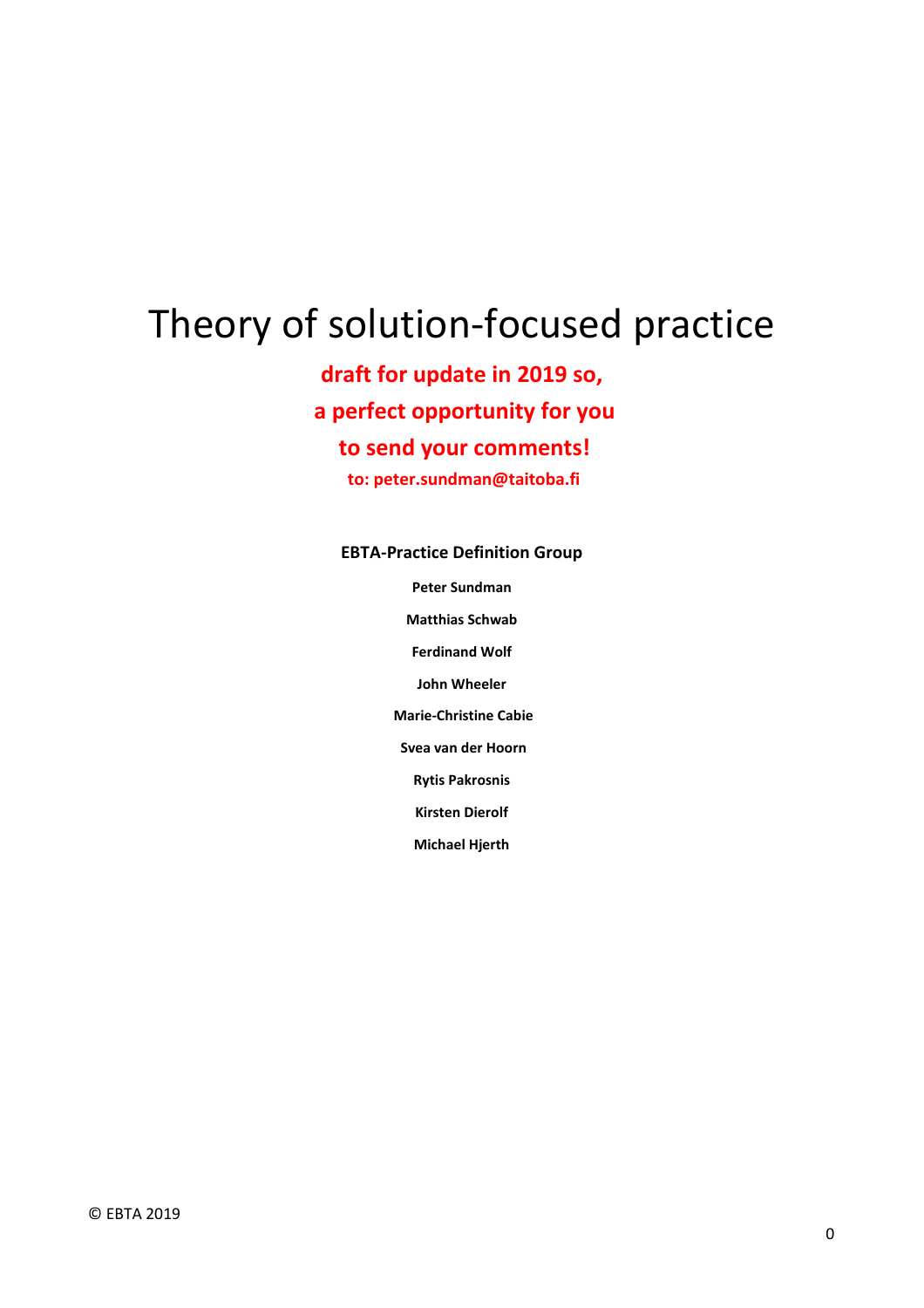### **Contents**

| Introduction                                               | 2              |
|------------------------------------------------------------|----------------|
| I. Practice: Being in context                              | 4              |
| II. Explanation: Why be solution-focused?                  | 6              |
| a) Changing meaning                                        | 6              |
| Meaningful sentences make a conceptual map of the world    | 6              |
| The world is uncertain                                     | $\overline{7}$ |
| Support to pursue a purpose                                | 8              |
| Change as new meaning in everyday life                     | 8              |
| b) Changing direction                                      | 9              |
| Building with competence and resilience                    | 9              |
| Towards the best possible change                           | 10             |
| And some professional support                              | 11             |
| c) Changing actions                                        | 11             |
| Change is sensible when the consequences are as intended   | 11             |
| Reflected and evaluated                                    | 12             |
| The main assumptions, values and beliefs                   | 12             |
| III. Description: What makes practice solution-focused?    | 13             |
| Key topics in solution-focused practice                    | 14             |
| Respect, engagement and positivity                         | 14             |
| Preservation and use of the client's language              | 15             |
| Alignment with and support for the client's desired change | 16             |
| Offering suitable support                                  | 17             |
| Drawing on the client's competence and resource activation | 17             |
| Noticing and amplifying progress                           | 18             |
| Thinking and doing differently                             | 18             |
| Testing the change - in life between sessions              | 19             |
| Tracking and evaluating the process                        | 19             |
| IV. Conclusion                                             | 21             |
| Expanding the circle of ideas                              | 21             |
| References                                                 | 22             |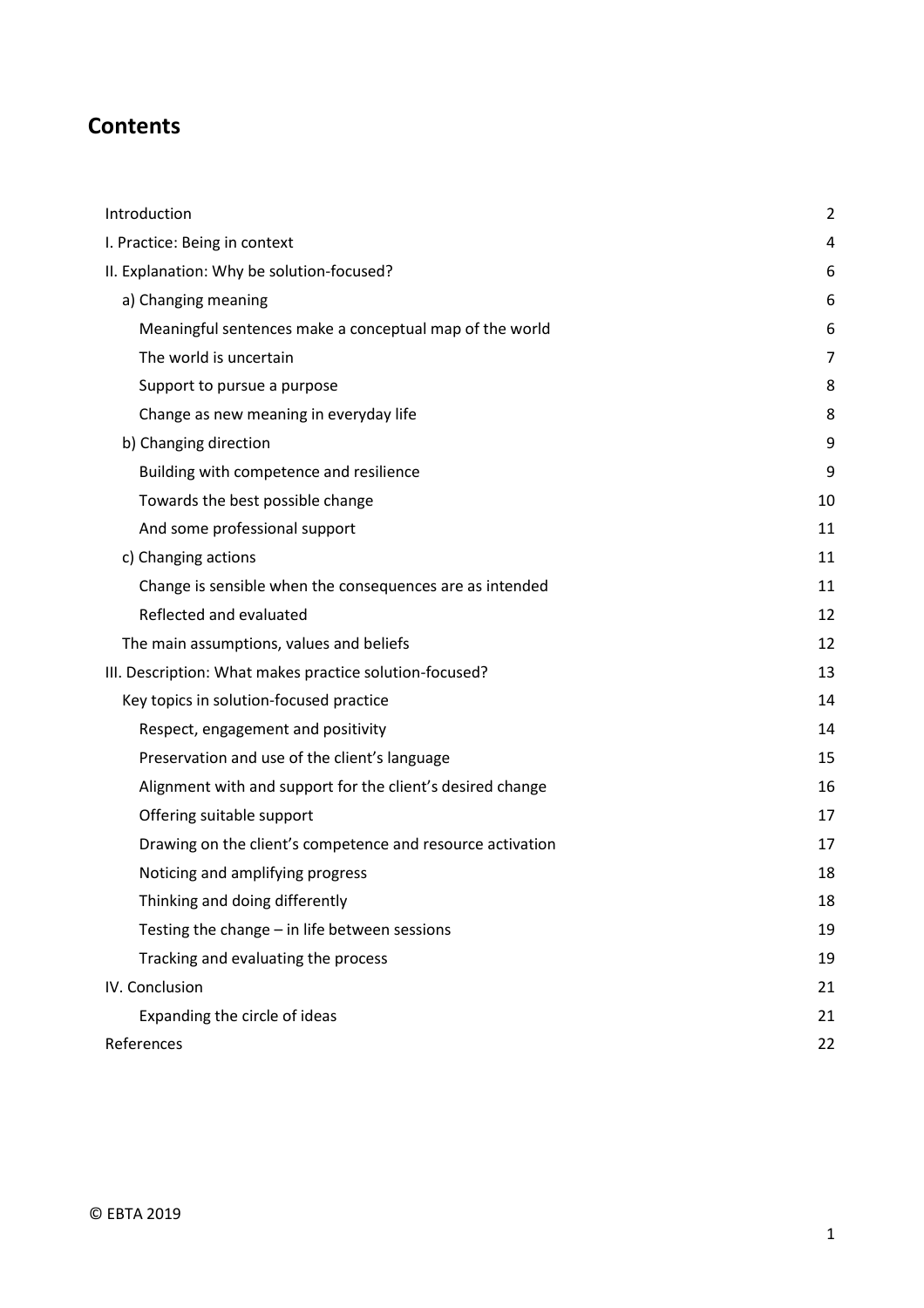## <span id="page-2-0"></span>**Introduction**

This document is the result of a collaboration between a number of authors working as a European Brief Therapy Association (EBTA) task-group. The authors have exchanged versions of this paper over a number of years. Earlier versions have been offered to a variety of audiences – the EBTA Board, at conferences, informally amongst colleagues in order to invite and include multiple perspectives on this contentious topic of a theory for solution-focused practice. The co-authors look forward to comments and feedback so that further spirals of evolution can continue.

Our aim in this document is to present a coherent theory of solution-focused practice for those who want to understand the rationale together with a comprehensive description of solution-focused practice that can be used for training and developmental purposes.

Theory here is defined as a process theory<sup>1</sup> describing how the solution-focused practice is done together with explanations of how and why the process is initiated, why it goes in a certain direction and who is responsible for it. The rationale and assumptions that the theory are based on and general predictions of the outcome are also described.

This document is also meant as a statement for what solution-focused practice, it's preferred, supposed, ideal, choices and assumptions can be claimed to be.<sup>2</sup>

Solution-focused practice builds on the work of Milton Erickson (Erickson 1954a, 1954b), as popularised by Haley (1986), (client beliefs, individuality, capacity to change, personal choice, relationships, language, instructions, interaction), the work of the Mental Research Institute (Weakland et al. 1974), (interaction, behaviour, doing different, frames of reference, reframing) and ideas from systemic therapy (for example Cecchin 1987, Minuchin 1974 & Selvini-Palazzoli et al. 1973), (cybernetics, communication, feedback, relations, networks, complexity). Theoretically, social constructivism, language philosophy, namely the work of Ludwig Wittgenstein, and buddhist thinking have inspired the developers of the practice<sup>3</sup>. The practice is based on over thirty years of theoretical development, clinical practice, and empirical research by Insoo Kim Berg, Steve de Shazer and their colleagues and clients at the Milwaukee Brief Family Therapy Center in the early 1980s. Solution-focused practice has later been developed and is developed by many professionals in many countries all over the world<sup>4</sup>.

The main approach in the development has been inductive, actively searching for logical arguments in the clinical practice that indicate support for certain practices, conclusions and theoretical generalizations<sup>5</sup>. The micro analysis research by Janet Bavelas and her team has added an abductive approach (Lipton 2001) – pattern-seeking that oscillates between what takes place in the lived world between clients and practitioners and the world of abstract ideas.

Solution-focused practice is open for anyone to develop further, which makes the question of what it is unclear – and is a further reason for making this theory. Our effort has been to collect and fit together many well argued and founded ideas that logically fit into a coherent framework. This work began in 2007 with a series of meetings investigating the connections between solution-focused ideas and other ideas in philosophy, sociology, psychology and related fields. In 2010 EBTA founded a task group to formulate a

 $^2$  The solution-focused approach has been called 'A rumour' by Gale Miller and Steve de Shazer (Miller & de Shazer 1998). Developers and trainers commonly only express they think solution-focused thinking and practice is.

 $1$  Morris (2005). A process theory is a system of interconnected and interacting concepts, which attempts to explain and predict how something is happening rather than what it is.

<sup>&</sup>lt;sup>3</sup> Watzlawick (1980), DeShazer et al. (2006), Miller & McKergow (2012).

 $<sup>4</sup>$  Jonas Wells has compiled a comprehensive list of developers. Wells (2019)??</sup>

<sup>©</sup> EBTA 2019 <sup>5</sup> Well documented arguments are for instance the concepts and use of exceptions, the miracle question and scales.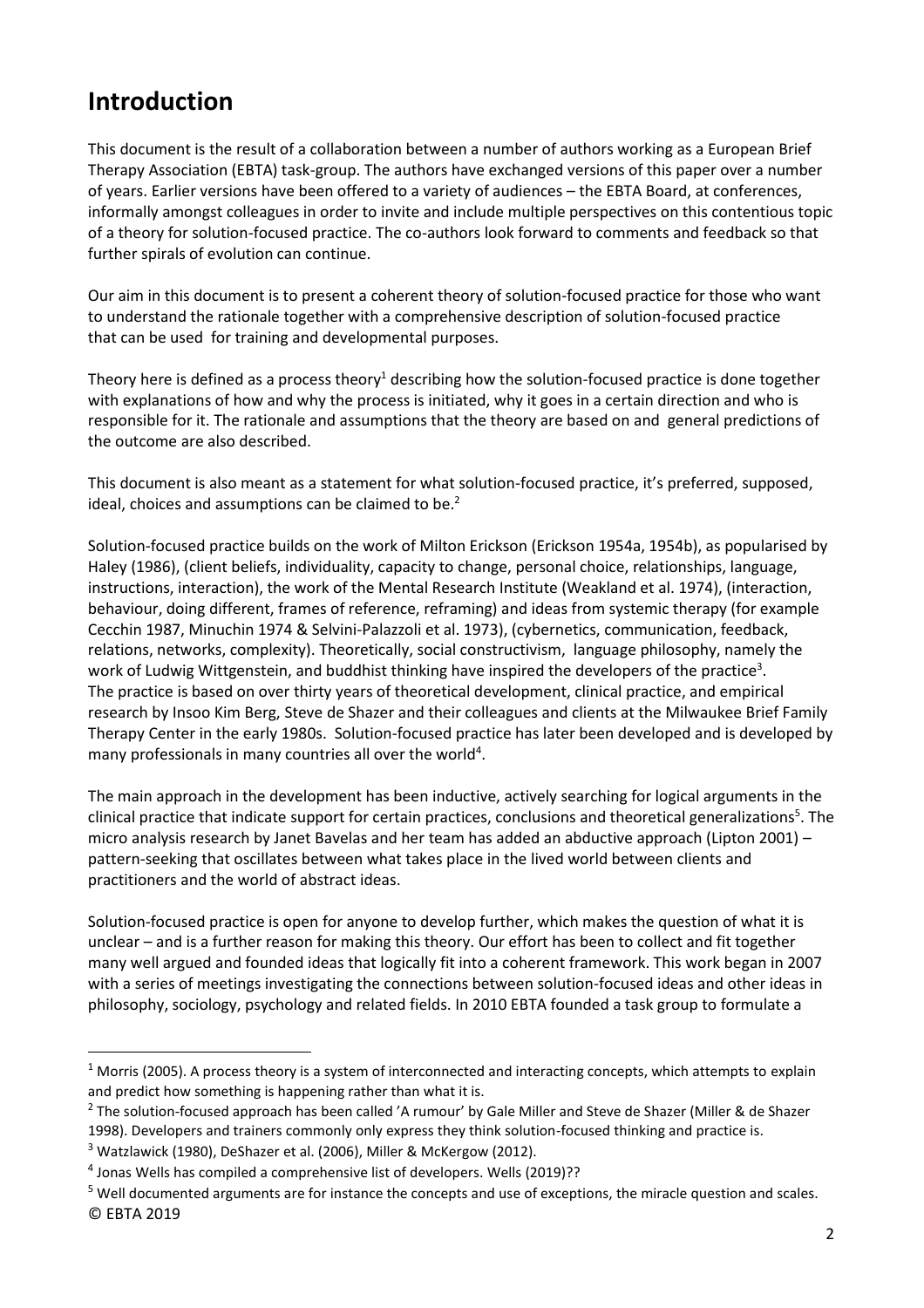'Practice Definition', which was adopted by EBTA in 2012 and revised in 2013 $^6$ . The task-group has continued its work hosting open discussions at conferences, informal discussions with colleagues and collecting published data<sup>7</sup>. During these years others have also introduced related frameworks, like the 'Solution Focused Therapy Treatment Manual for Working with Individuals' (2012, 2013), 'Clues 1.1 and 1.2' (list of SF signs in action) by SFCT and the UKASFP Accreditable Practice and Accreditable Practitioners (2015), together with several articles showing the general interest in defining the solution-focused approach.<sup>8</sup>

We are aware of the reservations regarding the theory that we propose here<sup>9</sup> There has, however, always been rigorous reasoning grounding the solution-focused practice<sup>10</sup>. The first framework similar to this was already written in 1996.<sup>11</sup> Making this reasoning explicit, will, we believe, be helpful for the further development of the practice. The theory shows itself in the conceptual assumptions, in the notions and presuppositions we ascribe to, and within the descriptions of the practice we use.

Solution-focused practice was initially developed in a therapeutic context. A characteristic is that it evolved in the context of family therapy as well as individual therapy. Thus, right from the start, solution-focused practice needed to stretch itself and be sufficiently robust and flexible to be relevant and appropriate when working with both individuals and groups. From the 1980's, it has spread into different fields of work such as coaching, education, group work, leadership, organizational development and consulting. This theory is meant to be applicable in all the different areas of solution-focused work, though examples and descriptions might show bias to the therapeutic context, because of the authors' practice background and the original development in this context. Further discussion and analysis will probably show where this theory requires further development in order to fit well. In the SF world, theory is only as useful as it is pragmatic. It should enable research, support practitioners and enhance the quality of services to clients.

We use the name 'solution-focused practice' as the name of this theory to acknowledge both the originators and other newer developers inside and outside of the therapeutic context. Some readers may be familiar with the term "solution-focused brief therapy (SFBT)" from the therapeutic context. We acknowledge this name as being part of the history of the form of practice that this document explores and expands on. Others in the organizational field use the concept 'SF Practice' when describing what we here call solution-focused practice.

The word 'client' and 'clients' is here used as a collective name for the person or persons, who seek partnering and support in their change journeys. All clients belong to many groups, like a couple, family or a team with their own unique values, language, goals and behaviour. It is common practice to take these groups into account and involve them and persons from them in the change process, because it opens up possibilities for using their patterns of interaction, their different points of view and alternatives, to do behavioural experiments and to evaluate multiple consequences of change.<sup>12</sup>

The client's change is thus a change also for these groups. For instance, when a staff member changes, his/her department changes and the company changes to some extent. Sometimes what starts as one person's change ends with a large-scale change. Sometimes the organizational group/setting sets requirements for the person's change.

<sup>6</sup> EBTA Practice Definition 2012 and Solution Focused Therapy Treatment Manual for Working with Individuals (2nd Version), July 1, 2013.

<sup>7</sup> Among others: Open Space discussions at the EBTA conferences 2015 and 2016, discussion at the SFT-List 2017.

<sup>8</sup> For instance Froerer & Connie 2016, McKergow 2016, Korman 2017

<sup>&</sup>lt;sup>9</sup> For example, Steve de Shazer wrote in *Words* were *originally magic*: "I decided that my only recourse was to follow Wittgenstein´s advice (1958) and renounce all Theory"(de Shazer, 1994, p.32) and in the well-known interview with Michael Hoyt he said: "Don't let the theory get in the way. Theories will blind you".

 $10$  The first theoretical reasoning was published in 1974 (Weakland et al. 1974).

 $11$  Kim Berg & De Jong (1996).

 $12$  De Shazer (1991)

<sup>©</sup> EBTA 2019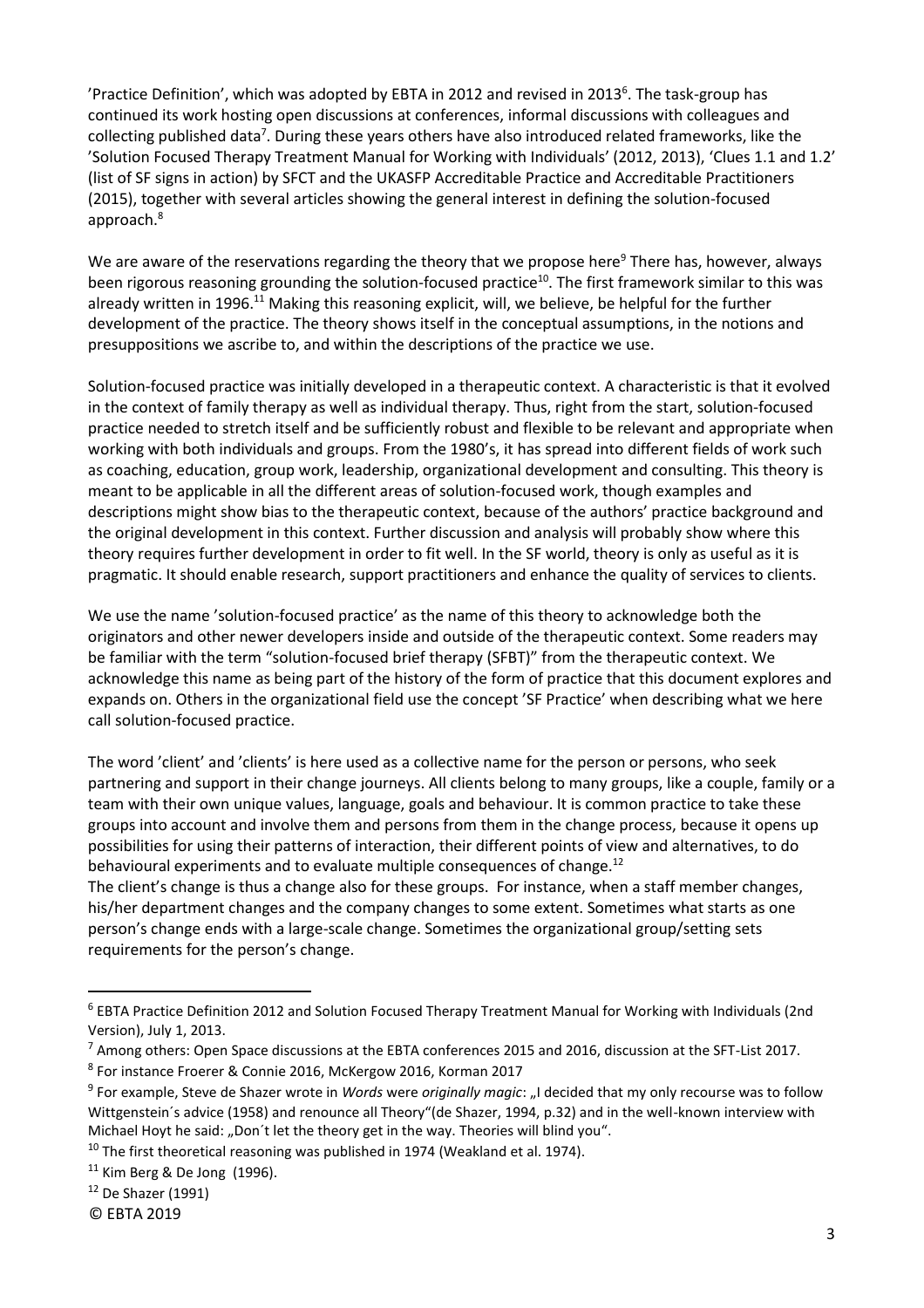These specific group issues are mostly implicitly indicated in the text. A question to the client can then be a question inviting individual responses from many persons in the group, or a reply that represents the group as a whole. SF practice honours the individual within the interactional web, without privileging the individual over the collective.

The theory has three interrelated parts. It starts with describing the context of solution-focused practice. Secondly, the conceptual thinking and the reasons for the basic model of solution-focused practice, together with the main ethical choices and assumptions, are presented. Finally, characteristic elements and key topics in solution-focused conversations are highlighted a description of the change process.The parts offered below overlap and relate to each other. All have something unique about them. Practice cannot, for example, be fully described or explained, as language doesn't capture everything. Each moment in life is unique and different from what concepts can cover. Our thinking requires intuitions, but on the other hand, "intuitions without concepts are blind"<sup>13</sup>.

Like the original solution-focused developers, we want to keep the focus on what is happening in practice and not get distracted or become rarefied by the explanations, which can easily happen among professionals. All the same, we want to make some basic concepts clear in order to explain the reasons for what is done in solution-focused practice. Both explanation and description can be seen as the surfaces of the space that is created by practice.

Metaphorically, practice might be considered as the space inside a Necker cube which can be seen from different sides and angles. However, our acting may, and by means of creativity will, go beyond the cube. This will not be seen in terms of theory or description unless we expand theory or description.



## <span id="page-4-0"></span>**I. Practice: Being in context**

Practice is something no one can do away with. Humans can stop thinking and reflecting or even be fully unaware of their doings, but they cannot stop practice. The concept 'context' is here used as a way to differentiate different practices from each other.

All professional practices, solution-focused practice too, happens somewhere, at a particular time, and in direct or imagined relation to someone and something which is referred to as "being in context". Contexts are social interactional situations that frame how people perceive, use, interpret language and act. People also create and change their contexts. So, what is relevant in a coaching session is thus different from what is relevant in a therapy session. 'Feeling better' means something different with a medical doctor compared to what it means with a spouse, for instance. The meaning of 'feeling better' can also be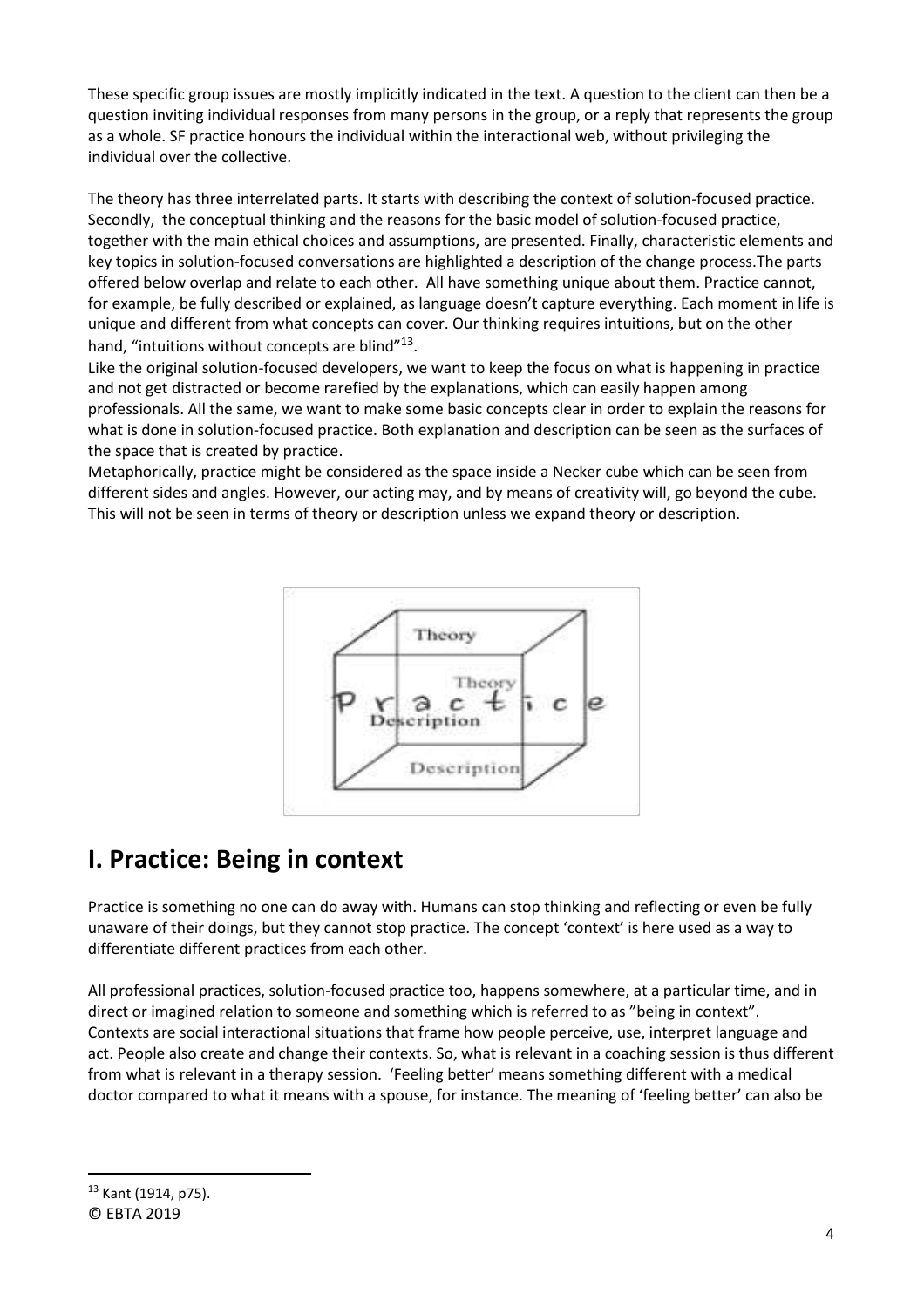negotiated within the context. 'Feeling better' contains references to past experiences and hopes for the future. Words can be given to what has been inarticulable. Problems can be dissolved.<sup>14</sup>

Contexts also define the relationships and roles. For example, in a consulting room, the relationship between two people is complementary; A client seeking help can perceive a therapist as being in the superior position<sup>15</sup>. The same people meeting during a party will not have the same type of relationship, although the context of their therapeutic relationship could still affect their interactions at the party. Furthermore, depending on the context, people behave differently. Caregivers often experience this when they accompany a group of patients outdoors to restaurants, the patients' behaviour is very different from that in the care unit.

These contexts of social interaction are conditional to individual reflections and vice versa.<sup>16</sup> This means that meaning cannot be separated from the context in which words and actions are used and interpreted. In addition, any word used refers to other words and actions in other contexts used by other persons with other meanings. Contextual meaning also involves a more general orientation to (or a sense of) what is at issue in the interaction and its implications for the past and future<sup>17</sup>. Categorizing someone, for example, as a "mother" or "schizophrenic", ascribe meaning to the person and the context. This ascription of meaning is more than giving a thing a name tag. It involves intentions, values, experiences, etc. - Consequently, in this text we are describing the solution-focused practice, its focus of attention, use and reasons for choosing this practice, instead of other ways of being in context.

The specific context in which solution-focused work originally evolved was the psychotherapeutic practice context, which is often defined as "talking cure"<sup>18</sup>. The talk, the conversation, has been seen as a vehicle for change and hence has been a major area of interest, reflection and research. In this context, someone who experiences problems in their life seeks confidential<sup>19</sup> help from a trained practitioner. Sometimes the practitioner can observe the context where the client wants the change, for instance when she/he meets a whole family or work group. What the client and practitioner do together is usually a temporary addition to the client's life and the client uses the therapeutic experiences as support for his/her change.<sup>20</sup>

Dealing with problems in this context usually leads to talk about the negative consequences of them: what is wrong, what causes the problems and what obstacles to overcome. We will here show that solutionfocused practice creates another kind of context often called 'solution-building'<sup>21</sup>. The solution-focused practice emphasizes clients' competencies, agency and past successes. It focuses on interactions around how clients can use their resources and strengths to make the best possible changes for a better life. This theory is therefore a theory of how change in the solution-focused practice happens and how it supports clients to implement those changes in their lives.<sup>22</sup>

As solution-focused practice spread into different fields of work such as coaching, education, group work, leadership, organizational development and consulting, words, the language and actions of the solutionfocused practice has and will change to some degree. In coaching, for instance, there might not be a need

<sup>&</sup>lt;sup>14</sup> Miller & McKergow 2012.

 $15$  The client can also perceive him/herself as superior as a hiring customer.

<sup>16</sup> Lauth (1989).

<sup>17</sup> Miller (2008).

<sup>&</sup>lt;sup>18</sup> De Shazer etal (2007). 'Talking Cure' was first introduced in 1895 by Joseph Breuer and Sigmund Freud in Studien über Hysterie.

<sup>&</sup>lt;sup>19</sup> Confidentiality has played a major role in defining psychotherapy for instance. Meaning that the practice has been more or less secret and taking place in an isolated room.

 $20$  Usually the clients use their therapeutic experience by themselves in their everyday life..

 $21$  for instance DeJong & Berg (2012); Miller & McKergow (2012).

<sup>22</sup> Bavelas, J., Korman, H., DeJong, P., Smock, S. (2016)

<sup>©</sup> EBTA 2019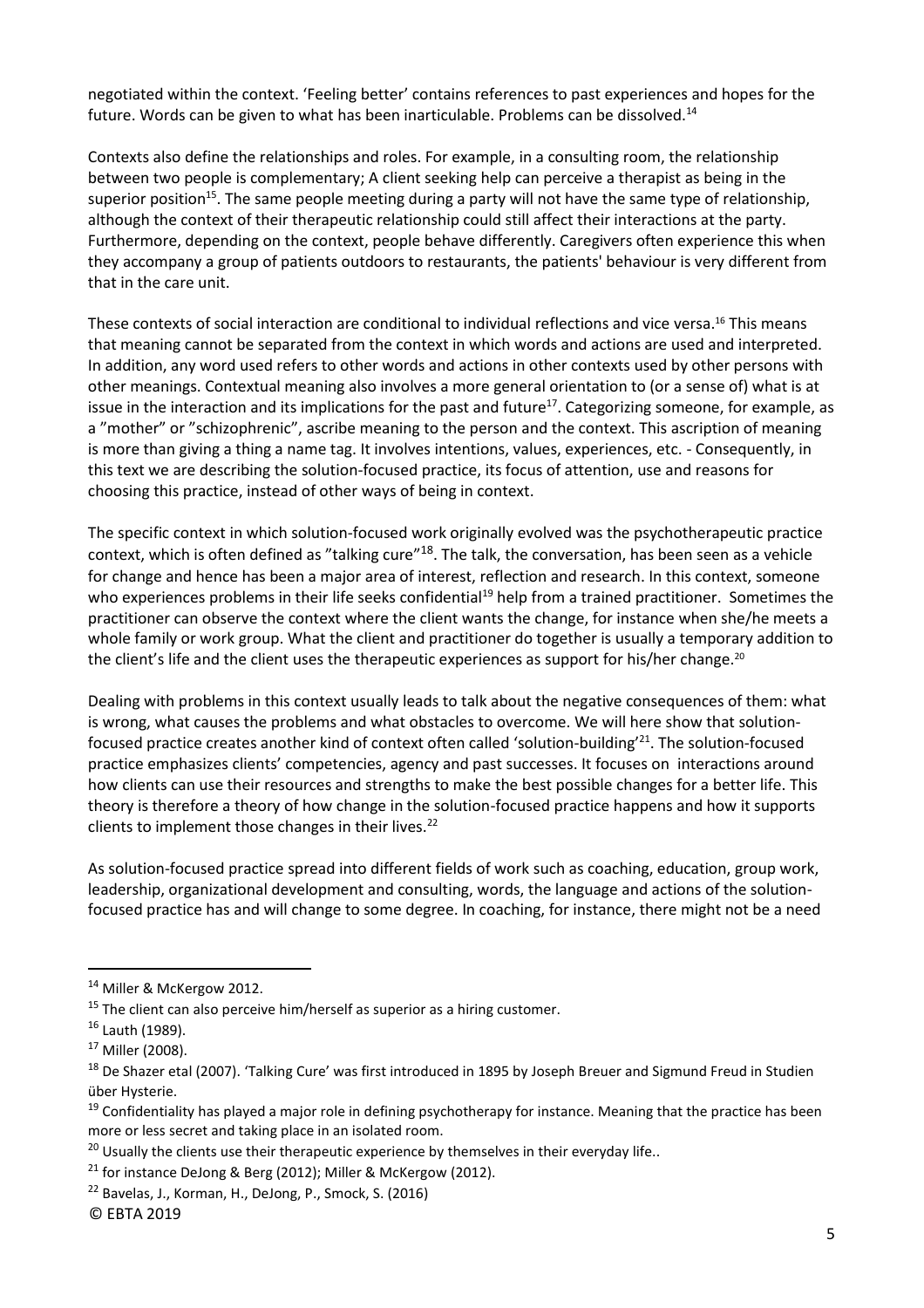for help with troubles, rather a will to develop further and achieve more goals. The full scope of contexts, where solution-focused practice is usable and can contribute value is still emerging.

A general definition of the solution-focused practice in these different practice contexts is: Clients get support for change from a practitioner based on the clients resources, skills, strengths, future hopes and interaction in their environment. For the clients it means formulating and applying new orientations to self, others and the future.<sup>23</sup>

Practice, as indicated above, also implies more than the interaction described here. Even the most intimate conversations in "talking cures" involve interaction related to personal, social, legal, political, cultural and religious (to name a few) issues.

No description or explanation can ever do complete justice to life. There is always more to it. As practice creates the open space of life, the context of ascribed meanings, and is an ongoing interrelated process, it will inevitably be changing and evolving across space and time.

## <span id="page-6-0"></span>**II. Explanation: Why be solution-focused?**

Some say that descriptions of solution-focused practice, continuous inductive development together with the growing empirical evidence that solution-focused treatments are efficient and effective<sup>24</sup>, are enough of a reason to use the solution-focused practice<sup>25</sup>. Solution-focused practice is however not grounded on descriptions alone, clinical results, social acceptance or personal style, but on rigorous reasoning and certain assumptions and values.

This section will explore the reasoning in respect of three aspects of solution-focused practice as an activity of helping clients to change a) the meaning of their situation, b) their self-perception and c) everyday's actions accordingly.

### <span id="page-6-1"></span>**a) Changing meaning**

Solution-focused practice is partly a philosophical endeavour of talking about what makes sense for the client to conceptualize her/his experience and how this may help to promote experiences of 'feeling better' or 'understanding better' – common requests that clients bring as their desired outcome when they start work with a practitioner. The solution-focused stance argues that language philosophy<sup>26</sup> makes a strong case for the practice of being helpful to other people, because the use of language is a fundamental element of conversation. Understanding and explaining the meaning of meaning, therefore, is of major importance. This includes making sense of perceptions, feelings, thoughts and intentions.

#### <span id="page-6-2"></span>*Meaningful sentences make a conceptual map of the world*

Ludwig Wittgenstein and social constructionist philosophy is an important source of inspiration in conceptualizing the relation of language and what we call "reality"<sup>27</sup>. Wittgenstein claimed that the limits of

© EBTA 2019

<sup>&</sup>lt;sup>23</sup> See also Miller & McKergow (2012).

<sup>&</sup>lt;sup>24</sup> MacDonald (2017).

 $25$  De Shazer (2006)

<sup>&</sup>lt;sup>26</sup> This term here is meant to include a variety of philosophical endeavours (i.e. transcendental philosophy (for example: Lütterfelds: Fichte and Wittgenstein, 1989), social constructivism (for example: Hacking: The Social Construction of What?, 1999.) or enactivism (for example: Hutto & Myin: Radicalizing Enactivism, 2012.) that are connected with core arguments of Wittgenstein's thinking, without going into details. In this sense we take fundamental arguments from "language philosophy" that explain some theoretical implications of the solutionfocused stand.

<sup>27</sup> Miller & McKergow 2012.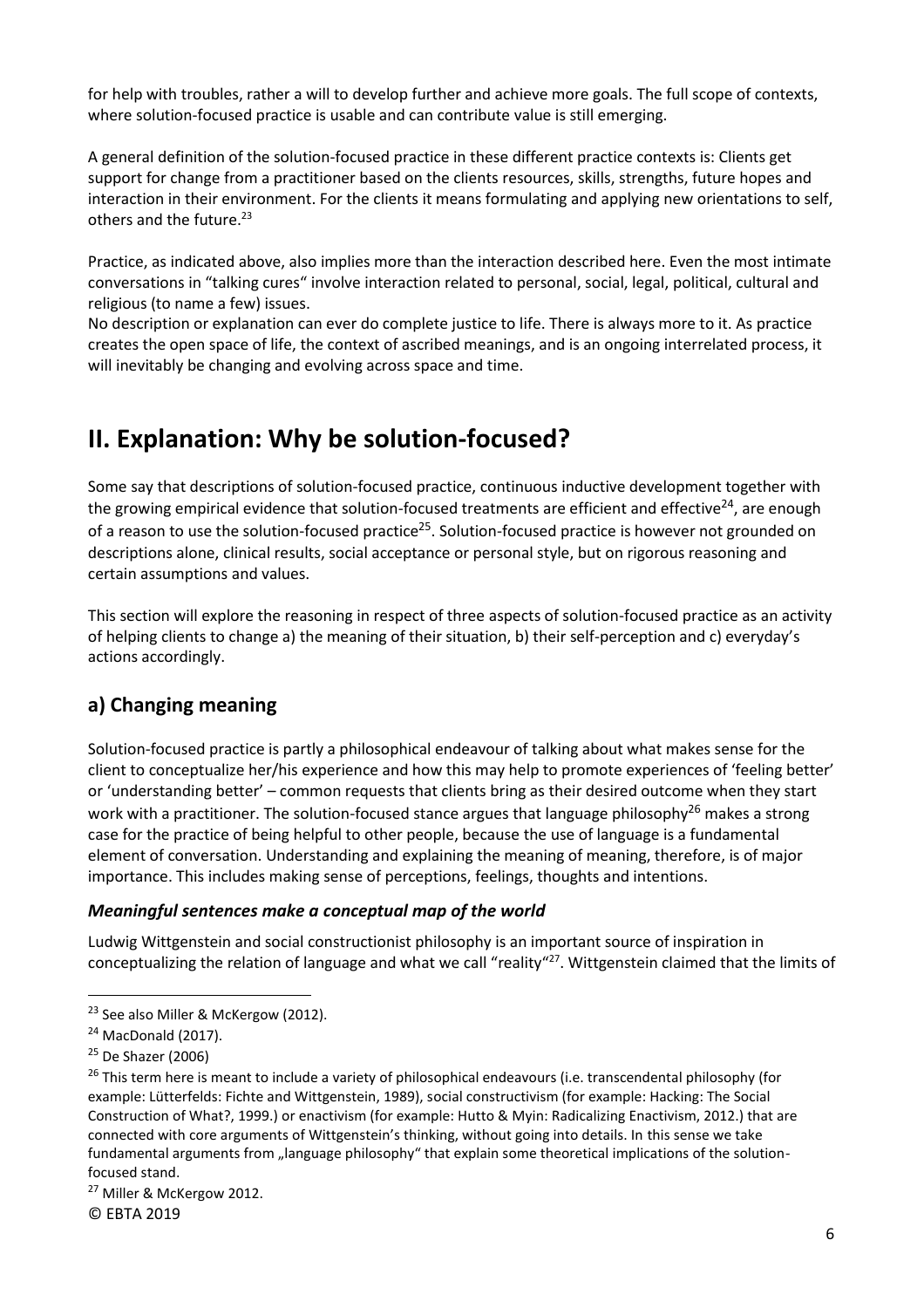our language determine the limits of our world, and that world and life are one.<sup>28</sup> Language is thus not just a collection of words. It is the expression of a form of life.<sup>29</sup> What commonly is called facts are not things, but they are verbal expressions of meaningful sentences. These facts show a picture of reality and together are a model of the world. Words and sentences do not however have a fixed sense or meaning. They get their meaning from the context of life events and they are used in relation to other persons. So, what one says makes sense because of one's daily acting. Thus – as Wittgenstein put it – the world of the happy is quite another than that of the unhappy.<sup>30</sup>

Human experience is not simply given, but more like a conceptual map or network where sense and meaning varies according to when, where, and how one relates to others.<sup>31</sup> Words, sentences, thoughts, and actions have varying references, denotations, connotations, implications, ambiguities, and contradictions<sup>32</sup>.

In this sense, the partly philosophical endeavor of solution-focused practice can be understood as a joint activity of world changing.<sup>33</sup>

#### <span id="page-7-0"></span>*The world is uncertain*

Two implications of this understanding of meaning as a result of social interaction are to be mentioned. They also point to the next sections. The first implication is about how social interactions define rules. Because there are infinite ways to build sentences or even invent new words, thoughts and actions, it looks as if there are no possible foundations of language games and meaning.<sup>34</sup> Radical constructivists do indeed claim this to be the case, while others point to the inherent self-contradiction of such claims.<sup>35</sup> If there were no foundation of meaning, how would there be meaning at all? This question touches on the fundamental question of certainty and truth, and we humble ourselves to an observation in line with Wittgenstein. The picture of reality people have varies in extremes across cultures and times, and one has to be very careful with judging and comparing the incomparable. But, any form of life with all possible differences rests upon judgements that can be imagined as hinges around which the variable system of meaning rotates. Any form of life, and any meaningful conceptual network, rest upon judgements, which cannot be reasonably doubted within this form of life. Wittgenstein calls these fundamental sentences "hinges of our view of the world". We do not explicitly learn these sentences, but we may discover them like an axis of rotation that is defined by the movement around it.<sup>36</sup> Whether one agrees with what transcendental philosophers described as universal a priori concepts of knowledge<sup>37</sup> or not, the important point is that these fundamental judgements are not a matter of empirical investigations. Our life shows, for example, our certainty that there is no plug at the bottom of the sea, although no one ever bothered to find any empirical evidence for it. Even more, this applies for our experience in general. We, for example, cannot do without the concept of causality when saying: "I see the sea". There is, of course, no need to try

<sup>&</sup>lt;sup>28</sup> Wittgenstein: Tractatus logico-philosophicus, 5.6 and 5.621.

<sup>29</sup> Wittgenstein: Philosophical Investigations.

<sup>30</sup> Wittgenstein: Tractatus logico-philosophicus, 6.43.

<sup>&</sup>lt;sup>31</sup> When talking of language or experience as a model or map of the world created from a network of meaningful signs, we have to be aware that there is no "world" behind them, we can know of, as knowing is only within these conceptual frames. However, there might be necessary concepts and one might be the concept of a "world" or "thingin-itself" to use a Kantian term. The different terms we used here (models, maps, networks) indicate different aspects of meaning. One aspect is that of representation, abstraction and highlighting certain aspects when thinking of language as a model or map. Another aspect is that of interdependency, interwoven relations and linking in or referring to other aspects when thinking of a network of meanings and language games.

<sup>32</sup> Wittgenstein: On Certainty, § 229.

<sup>&</sup>lt;sup>33</sup> Another metaphor for this activity is to say that it "stretches the world of the client" (see McKergow, World Conference Book Chapter, in press/preparation).

<sup>&</sup>lt;sup>34</sup> Wittgenstein: Philosophical Investigations.

<sup>&</sup>lt;sup>35</sup> von Foerster & Pörksen (2002)

<sup>&</sup>lt;sup>36</sup> Wittgenstein: On Certainty, §152.

<sup>37</sup> This is the purpose of Kant in the *Critique of Pure Reason* or of Fichte in his *Science of Knowledge*.

<sup>©</sup> EBTA 2019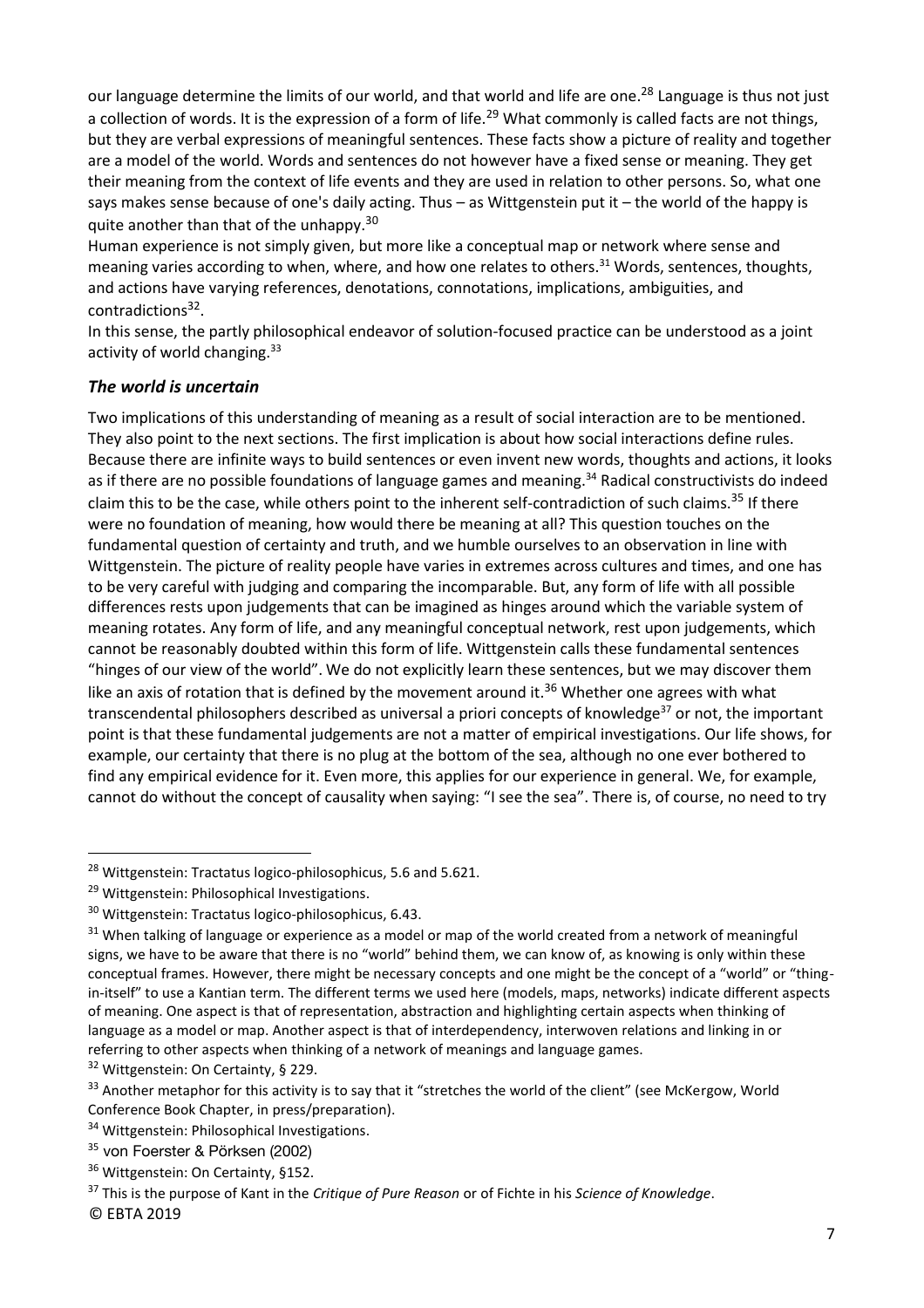to make these fundamentals judgements of our meaningful view of life explicit. In general, they just show up, just like life itself.<sup>38</sup>

#### <span id="page-8-0"></span>*Support to pursue a purpose*

When a person experiences stuckness in relation to a problem, or wants to change, and does not find a way to go about creating this change, or experiences failed attempts at change, s/he usually expresses the problematic experience as being stuck, uncertain, in discomfort, troubled, confused with her/himself, others and/or the current life situation or not able to reach his/her goals. Feeling hopeless and out of control is common. This takes us to the second implication. When people seek help, it implies that they experience some kind of hindrance in pursuing a purpose. Something that *should* be, or *could* be, is not. The purpose of actions, hopes and intentions are called values. The client's values at stake in any conversation are the backbone of the conversation. They are not necessarily talked about, but solutionfocused practitioners should be aware of them and as described later, respect people's choice of them. This also means that people have the capacity to determine their actions in relation to others and the world.

This line of reasoning has some important theoretical consequences. In the wake of Wittgenstein's thinking, solution-focused practitioners make the claim that there is no reasonable scientific way of explaining meaning by causal chains. It is not that the causal nexus is taken for a random fantasy, but it just cannot explain semantic relations. Thus, solution-focused practitioners do not understand the interacting persons and the exchange of meaning as determined by causal forces, be it the physical law, social or economic power structures, brains, genes, or things. There is no doubt that it makes sense to speak of them, but they do not determine the meaning of the words and any meaningful conversation either.

The second argument from language philosophy that solution-focused practitioners take seriously is that personal perceptions, thoughts, beliefs, motives, values, states, scripts or anything we think determine our actions does not alone determine the meaning of the words we use and the actions we take, although most of us think they do. Instead solution-focused practitioners rely on what might be called "creative inter-action", where meaning is created in life events between people and this is the base for the solutionfocused change.

This of course does not mean that such personal thoughts are irrelevant, but they do not have the controlling quality sometimes ascribed to them.

#### <span id="page-8-1"></span>*Change as new meaning in everyday life*

Meaning, in line of this argument, shows simply in the way people live their lives, how they connect to other people and handle life's events and situations. Therefore, solution-focused practitioners pay attention to the detailed descriptions of people's' daily life to discover and create meaningful sentences and actions that allow the person to get what they think is good/useful for them and to go about with whatever made them seek professional help.<sup>39</sup> The focus of the conversation is on the interaction between people. First, in between the practitioner and the client, second, in between the client and significant other persons in her/his life, that will experience future behaviour. Quite often significant others and changes in the environment significantly contribute to the change, because the meaning in between persons is necessarily a joint venture. Talk about forgotten, hidden, new or not yet considered utilizations of the words we use sets in motion a process of co-construction between persons in which altered or new meanings are generated.<sup>40</sup> This is another part of the solution-focused practice.

<sup>38</sup> Wittgenstein: On Certainty, § 559.

<sup>&</sup>lt;sup>39</sup> Some elaboration and case examples can be found in: McKergow & Korman (2008) and Iveson & McKergow (2016).

<sup>40</sup> McGee, Del Vento, & Bavelas (2005).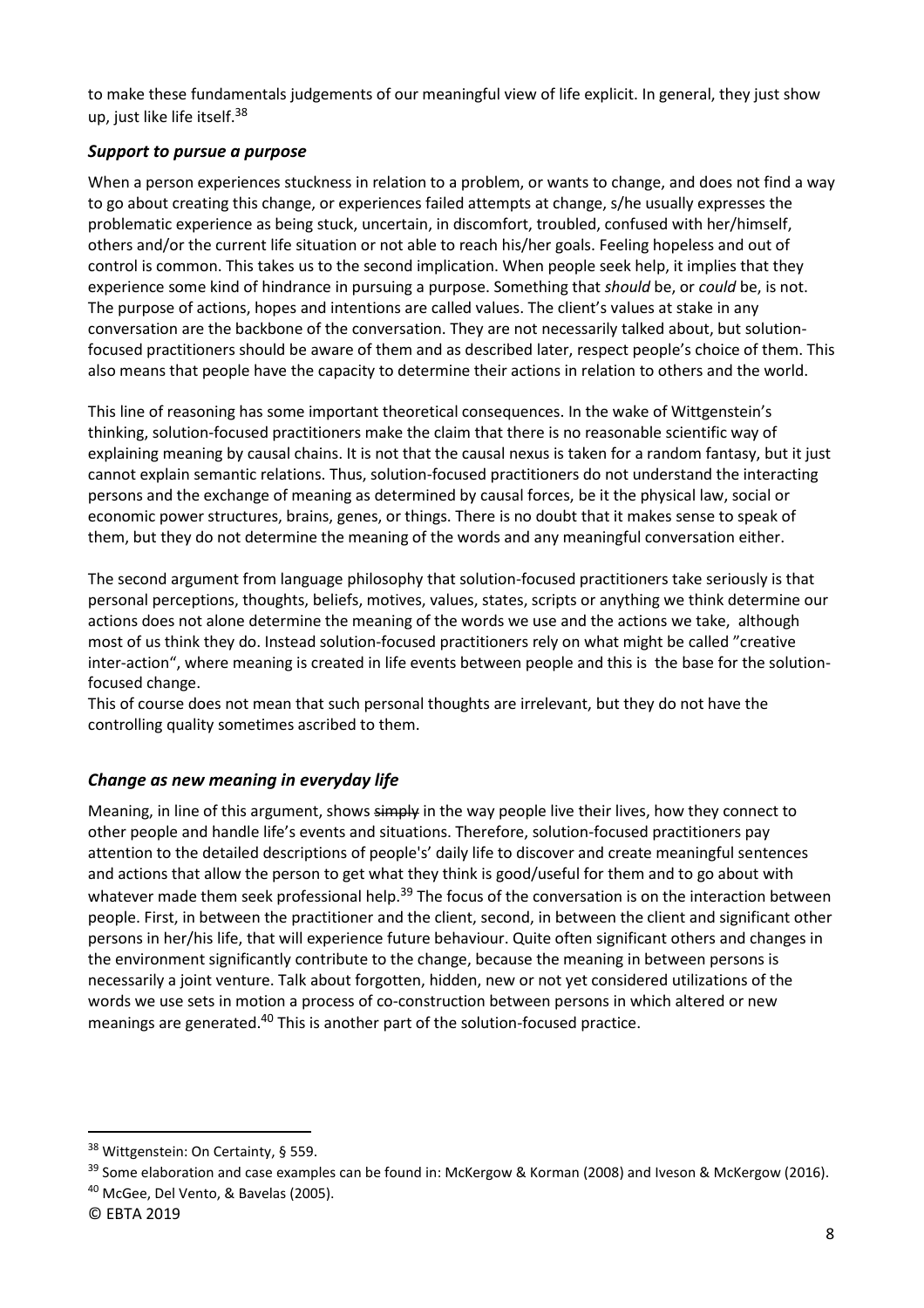### <span id="page-9-0"></span>**b) Changing direction**

Another aspect of solution-focused practice is to address clients' requests to make changes in their lives. These changes can be about changing perception of self and their world, orient themselves, expanding possibilities, adapt to limitations, solve problems and/or tackle challenges . This is often expressed as: "What can or should I do?" - 'How can I change this?' - How can I get this?' From this perspective solutionfocused practice is a social practice of helping the client to become more satisfied with themselves and with their responses to their life situation. In this respect solution-focused practice is a client-centric practice<sup>41</sup> that takes clients' experiences, worldview and values as the base for the help.<sup>42</sup>

The solution-focused assumption is that everyone is *per se* capable of living a meaningful life, and of having done so already, even if they think or feel stuck at some point.<sup>43</sup> People have also overcome past difficulties. Furthermore, they can adapt to their life circumstances and will manage to get along. They have a purpose in life, even if they may not be able to describe it in a coherent narrative.<sup>44</sup> Therefore, they are resourceful, competent and resilient. In other words, people have agency, and in this sense, they are the experts of their own life. Regarding clients' agency in their lives, practitioners cannot know where clients will choose to go and, so, solution-focused practitioners do not claim to know<sup>45</sup>. Helping clients to see their agency, competence, and resources in the light of their purpose of life, is considered to be respectful, empowering, and effective way to enable them to go on with their lives and overcome whatever made them seek support. This is the solution-focused concept of human beings (persons).<sup>46</sup>

#### <span id="page-9-1"></span>*Building with competence and resilience*

Given that people have already constructed their world, and even though it might not be with sense and meaningfulness all the time, it is still meaningful to some extent and in some contexts. Therefore, there is always something to build on, and even in seemingly desperate situations people can come up with amazing coping skills, resources and resilience. Thus, the practitioner calls the client to look for her/his agency and power in life by inviting descriptions of these particular nominalizations (skills, resources, etc.) in fluid, verbal forms. Consequently, solution-focused practitioners will usually not ask questions on how and why the situation became that desperate, nor collect details of all the hardships.<sup>47</sup> Instead the solution-focused practitioner asks about how the client is contributing to keeping things steady rather than things getting worse.

In order to talk about how the client can go on with her/his sense and meaning, it is not necessary to fully understand or analyze her/his view of the world (all sentences and hinges), but it is enough to establish a workable fit that allows the client to go on with his life. This implies that whatever the client wants to share is enough to work with. Solution-focused practitioners do not think that there has to be agreed upon and unified way of life and they value the diversity of unique solutions by each client.

As respect and support of the client's purpose and view of the world has been chosen as the bottom line of the solution-focused practice, clients are trusted to know what changes they want and trusted to collaborate as well as possible in making the change happen<sup>48</sup>. This means that the solution-focused practitioner bases her/his relation with the client on the premise of respect for the client's beliefs,

<sup>&</sup>lt;sup>41</sup> more about this for instance here: [http://journeys.getsynap.com/the-difference-in-being-customer-centric-vs.](http://journeys.getsynap.com/the-difference-in-being-customer-centric-vs.-customer-focused) [customer-focused.](http://journeys.getsynap.com/the-difference-in-being-customer-centric-vs.-customer-focused) Also similarities with Rogers, Carl (1951). Client-Centered Therapy. Cambridge Massachusetts: The Riverside Press.

<sup>&</sup>lt;sup>42</sup> Psycho-linguistics contain many similar ideas.

<sup>&</sup>lt;sup>43</sup> Erickson (1980).

<sup>44</sup> Re-establishing the purpose can be challenging in some life situations like, in loss of loved ones.

<sup>&</sup>lt;sup>45</sup> This is commonly called 'not-knowing' (Anderson & Goolishian 1992).

<sup>46</sup> In German 'Menschenbild'.

 $47$  McKergow & Korman (2008).

<sup>48</sup> For instance, the Solution-focused treatment manual (2013).

<sup>©</sup> EBTA 2019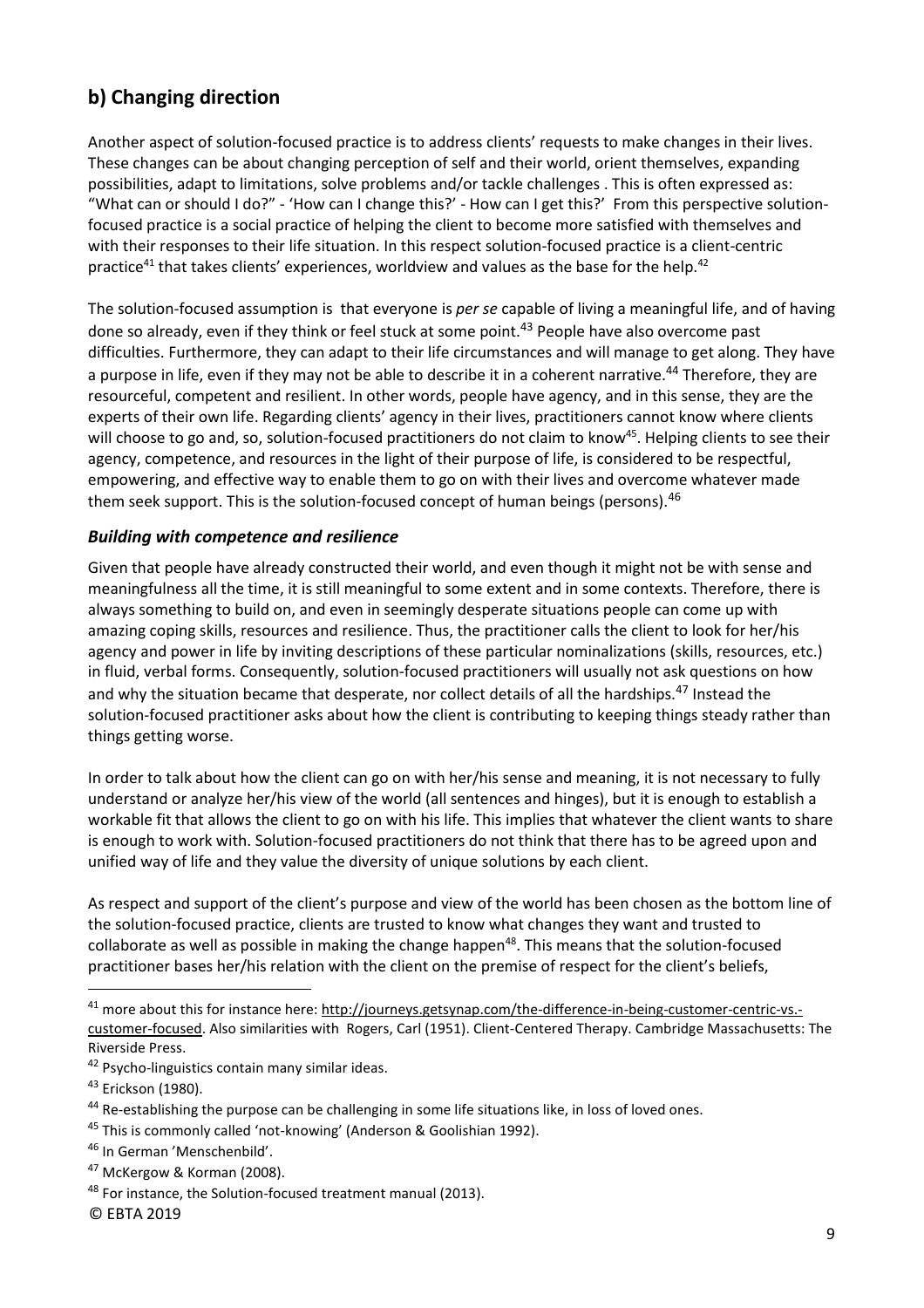autonomy, safety, and needs. It also means that the practitioner strives to minimize her/his involvement in the client's life.<sup>49</sup> This is done to enable people to empower themselves to live a meaningful life according to their own values. Empowerment is understood as inviting the client to become aware of her/his power and agency in taking control of the meaningful change s/he seeks. It is mostly personal empowerment, to some extent interpersonal empowerment in relation to significant others, and sometimes socio-political empowerment, to access resources and questioning commonly held truths.<sup>50</sup> From this choice it follows that solution-focused practice is not defining a norm according to a numeric normal of statistical descriptions. The concept of "normal" is actually empty and there is always only deviance and change.<sup>51</sup> Normality in mental health and life is a cultural, ideological and political choice.<sup>52</sup> This choice should not be mistaken for a normative value of how life or persons should be. Strengthening the client's competences requires that the practitioner creates a safe and comfortable interactional space, where the client can express her/his thoughts well and in which the practitioner is open, curious, respectful, appreciative and genuine towards the client. This also requires that the practitioner builds on hope, positive emotions, virtues, caring, love, compassion, gratitude, and sympathy for the client and her/his environment. It is assumed that this all helps clients to cope with current hardships, broadens the scope of attention, recognize signs of change and inspires them to generate change, creating more positive emotions that further evoke skills for change.<sup>53</sup>

Solution-focused practitioners use the client's capacity to construct and build on their and others' useful experiences, coping strategies, problem solving abilities, learning experiences, resilience, resources, strengths, skills, talents and successes. The practitioner listens carefully to elicit and amplify what might be helpful in all phases of the conversation and change process. Some resources are implicit. Solutions are, for instance, often implied in problem descriptions. Problems can be described as unfulfilled hopes. Talking about best hopes implies that they can be achieved. Talking about past changes implies that more of them are possible. Once the client is aware of her/his power to influence, the meaning of actions and agency, there can be less emphasis on failings, inabilities, motives, conflicts, obstacles and problems<sup>54</sup>.

In some situations, clients might need alternatives to counterproductive or harmful behaviour, interaction, cognitions and feelings. In these situations, clients are helped to do something different within their repertoire and their values and frame of reference. The reasoning behind such interactions seems strikingly simple: if you are unhappy with what you did so far, try something else. Yet, it is not self-evident to refrain from giving advice and taking an expert position of where the client could or should be<sup>55</sup>.

#### <span id="page-10-0"></span>*Towards the best possible change*

To support clients' competence even further, solution-focused practice introduces the idea of the best possible change. A best possible change can be the client's vision, a miracle scenario, best hopes for the conversation, succeeding perfectly or another of her/his ideals. Describing the best possible change helps the clients to make sense, strengthens their competences and helps them to find the meaningfulness for themselves.<sup>56</sup> Sometimes the miracles even happen and clients' lives change drastically for the better.

 $49$  These ethical choices are described in more detail in the EBTA code of ethics (2015).

 $50$  Rappaport et al. (1984).

<sup>51</sup> De Shazer (1994, p107).

<sup>52</sup> Berger, Luckmann, Zifonum (2002).

<sup>53</sup> Fredrickson (2013), Shick (2017).

<sup>&</sup>lt;sup>54</sup> There is a lot of ambiguity associated with 'empowerment. Furthermore, how much or with which means practitioners support their client's empowerment has not for instance been discussed much among solution-focused practioners. A group called 'The Solution-Focused Collective' started in 2018 a movement to address social change to avoid public issues to be translated to personal troubles (The solution-focused collective, 2019).

<sup>&</sup>lt;sup>55</sup> This principle is debated among practitioners. Some use this MRI originated principle alongside the 'do more of what works' principle. Others are careful not to suggest any own ideas to their clients (George 2010).

<sup>56</sup> De Shazer et al. (2006).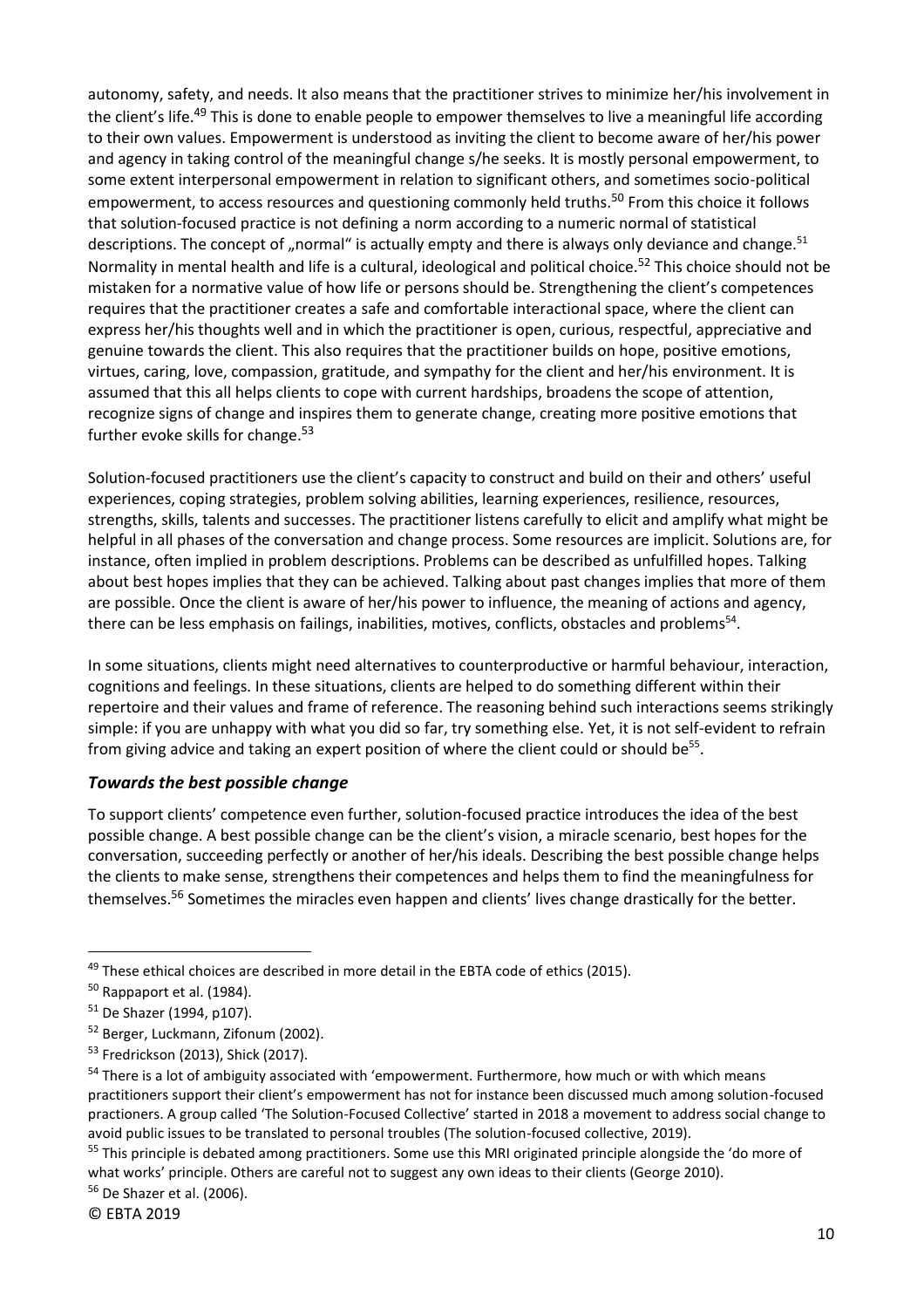As indicated earlier, the conversation is treated as an intersubjective endeavor.<sup>57</sup> Both parties collaborate together and contribute to the result. Inevitably the practitioner therefore influences the client in many ways, particularly through the assumptions s/he uses in his conversational tools. It is important that the practitioner is aware of the personal agenda s/he implicitly or directly contributes to the conversation. Solution-focused practitioners are aware of the fact that being helpful in a solution-focused spirit is a specific kind of agenda as well.

So, solution-focused practitioners, on the one hand, intentionally influence the general direction of the conversation in promoting solution talk. In doing this, solution-focused practitioners take responsibility for their intents and choices during the conversation. The emphasis to build on existing meaning and competency, and looking for hopes and the best possible future, is already an important choice in respect to the client's agency, as it usually leads to relatively fewer conversations and therefore arguably limits dependency on practitioners.<sup>58</sup> By using the key solution-focused assumptions, and the specific solutionfocused emphasis on conversational tools, they offer their view of the world as a possible way for the client to choose to look.

On the other hand, practitioners stay as much as possible within the world of the client to limit their influence. In a way, they visit the client's world and use their observations for the client to make more sense, promote change, create meaning and meaningfulness and act towards what is meaningful to her/him, to be able to proceed in life and end the conversation with the professional practitioner.

#### <span id="page-11-0"></span>*And some professional support*

The ethical choices described above do not prohibit practitioners from reflecting, interpreting or giving advice, if the client asks for it and if the situation calls for it<sup>59</sup>. To do otherwise could be dangerous for the client, and a dereliction of duty of care on the part of the practitioner. Interpretations and advice are given in a way that fit the client's view of the world and as one possibility of many. Practitioners are aware that conflicting values are common amongst people. The practitioner helps the client to consider and solve such conflicts, for example, helping clients to balance between their perspective and the need for them to respect the law, social norms and the well-being of others.

### <span id="page-11-1"></span>**c) Changing actions**

Finally, because of the trust in the capability of the client to pursue a meaningful life, solution-focused practice is future oriented and offers practical support that helps the client to act and achieve her/his ends. This also exposes the extent to which the client's sense is sensible, i.e. contributes to a more meaningful life.

#### <span id="page-11-2"></span>*Change is sensible when the consequences are as intended*

Everything in the conversation aims at supporting the client's meaningful acting to make their values happen in the future. Changes become meaningful when the consequences are as intended and can be observed in the future. Solution-focused practice builds upon the future aspect of the client's intention to achieve something of value. The better and the more detailed the descriptions of how one will do this in the future are, the better one knows what to do, and the easier it will be to do it.<sup>60</sup> Thus, the solutionfocused practice supports and strengthens people's agency.<sup>61</sup>

<sup>57</sup> Peräkylä et al. (2008).

<sup>58</sup> MacDonald, (2017).

<sup>&</sup>lt;sup>59</sup> SF practitioners have different opinions about this. From discussions with colleagues we have noticed that some say they avoid and some say they don't give any advice.

 $60$  Positive psychology research on meaningfulness, well-being, prosperity and happiness indicate that meaningfulness is associated with purpose and eudaimonia, being part of something more than oneself. (Seligman, 2011).

<sup>61</sup> Walter & Peller (1992). Shennan (2016)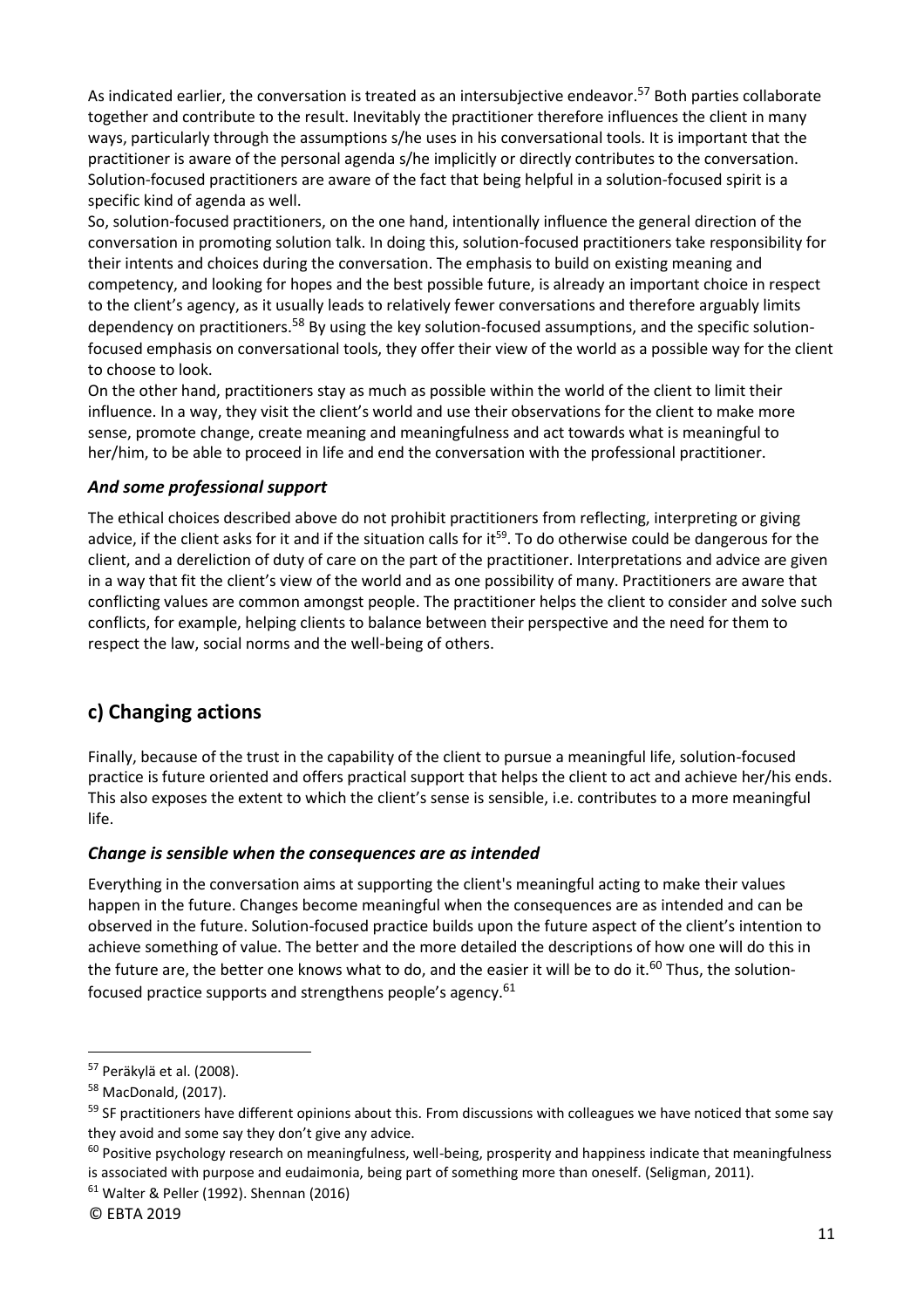Again, there is a very simple reason for this hope and value driven future orientation: only what has not yet happened can be changed, therefore any change is yet to come. Of course, one can always change the way one thinks about the *meaning* of what has already happened. Such changes can change life dramatically. Still, this change will only happen from now onwards and into the future.

#### <span id="page-12-0"></span>*Reflected and evaluated*

A future orientation connects with the two previous solution-focused aspects of change. First, the practitioner helps the client to define the change and then to decide the meaningfulness of the consequences and anything that might be different, when the intended change would be realized. This relates the change to the client's values and meaning of life. The practitioner therefore talks with the client after the actions have been taken, whether the change related actions in the client's view have meaningful consequences. If not, the practitioner repeats the change process with the client to modify some aspect of it. When the client no longer feels stuck and expresses confidence that s/he knows how to continue his/her life, the co-construction can end. Clients are welcome to return if and when they deem it appropriate. In solution-focused practice it is common for clients to decide how many sessions and at what intervals. The idea of thinking negatively about clients for example as "revolving door" or "repeat" clients is not a part of solution-focused practice. At the same time solution-focused practitioners see themselves as partners in a co-construction process where the client signals when that partnership can be brought to a close.

Over 30 years of solution-focused practice has shown that clients can and do make these sorts of changes when offered these co-created, conductive conversational contexts $^{62}$ .

### <span id="page-12-1"></span>**The main assumptions, values and beliefs**

What are the core assumptions, beliefs and values about people and change in solution-focused practice? There are many lists of assumptions, values and beliefs.<sup>63</sup> Here we will make a short summary of the most important ones used in this theory together with what view of the world they portray and what ideology they indicate.<sup>64</sup>

Language is the key element in in solution-focused practice, because language provides the means for people to make sense of their experiences. Interaction with others give words and sentences their meaning. These described interactions make a conceptual map with which they orient and express themselves. Therefore exploring the client's map with the client's words is one of the practitioner's most important tasks to help both the client and the practitioner to focus their attention on what the client wants to support the client's interaction with others in his/her environment.

Solution-focused practice is based on the belief that people are enactive: They discover the world by exploring it and making sense of it by observing, thinking, feeling, intuiting. People can choose and are able to live a meaningful life according to their own standards. They are capable of noticing, judging and define useful differences and changes. People are also seen as experienced in coping with difficult situations and in overcoming these situations.

People are assumed to want to be respected as enactive and to live a meaningful life according to their own terms, to be seen in their competences, their desires, their uniqueness and their awareness of doing meaningful things<sup>65</sup>. These unique life experiences of the client are regarded as her/his special expertise. Solution-focused practice is designed to support people in their expertise. Therefore the solution-focused practice has taken the client's life experiences as the base for the collaboration.

<sup>&</sup>lt;sup>62</sup> MacDonald (2017). A list of research on client's experiences of solution-focused practice will be added to this document.

<sup>63</sup> For instance Wheeler & Vinnicombe (2011), Wells (2018).

 $64$  These are tentative thoughts at this point, as it is, as far as we know, done fort the first time.

<sup>&</sup>lt;sup>65</sup> For support of this assumption, see for instance Deci & Ryan (2000).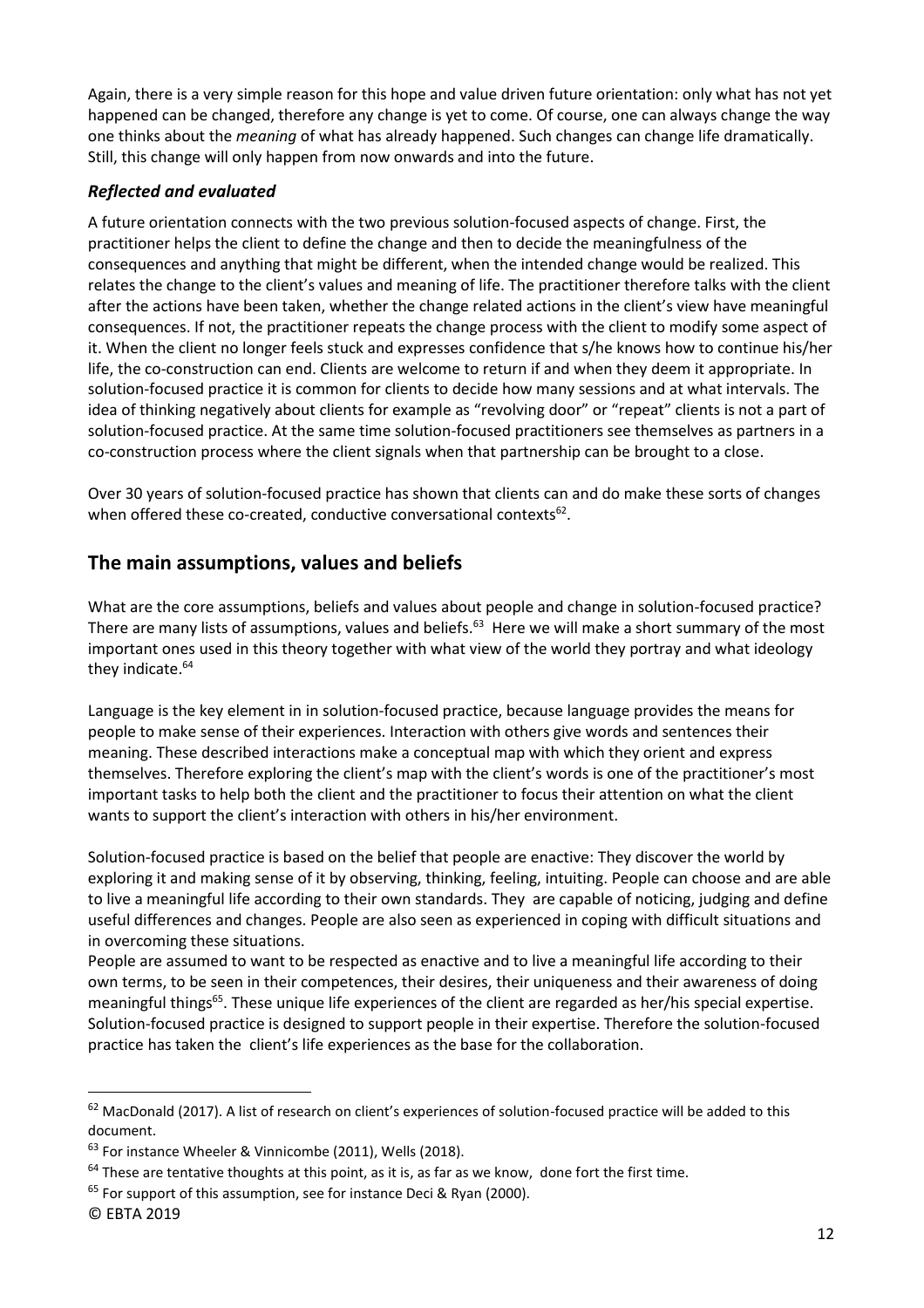The practitioner then looks for the person's hopes for the future, abilities, creativity and attempts to cope with and deal with the situation he/she wants to change. This focus on the client's desired future is a choice based on clinical experience.<sup>66</sup> Also research indicates that focusing on positive aspects of life, on possibilities, a better future are powerful ways to empower people.<sup>67</sup>

At the same time solution-focused practice assumes that change happens in the client's social context. Meaning is made and shared with others. The preferred change get its meaning and sense in actions with others. Therefore many questions are about preferred changes in the relationships and the environment at hand. The emphasis is both to empower the client, to support negotiations with others and to support adaptation to the circumstances. The basic assumption is that people are creating a meaningful life in mutual inter-action.

Solution-focused practice assumes that people's pictures are different and don't always fit together. Although some clients preferred change at face value sometimes doesn't seem to fit others, a more detailed exploration about different possibilities nevertheless mostly leads to reasonable agreement. How about conflicts? Some conflicts are misunderstandings that are resolved as they are talked about. In others practitioners might offer mediation  $^{68}$ .

How do people develop these abilities? – Solution focused practice doesn't have a theory of development of its own. Instead, when needed for the change at hand, it uses the theories individual clients find useful. Sometimes the practitioner, knowing the client's contextual map, can offer a suitable theory. Several theories from social psychology, discursive psychology and systems theory fit with the solution-focused practice.

Why do people experience problems despite their expertise? - The world as an infinite number of contextual maps with varied meaning is a complex world where anyone gets lost from time to time, offers a general explanation. Sometimes trying to use the wrong map (more of what doesn't work) seems to be a common attempt in difficulties.<sup>69</sup>

As shown in the chapter 'Changing Meaning', solution-focused practice doesn't need to conceptualize why or how problems occur. Instead it uses the client's personal experiences and maps and the concepts that evolve in the practice interaction. This is the reality at hand.

As a consequence of regarding the reality as a complex world with varied meaning the future is negotiable and changeable. The assumption is that change occur all the time and can be made in many ways. It can for instance be sudden, slow, shifting, permanent, gradient, surprising, evident, planned, creative, difficult, simple, or even impossible. Quite often small changes and differences lead to big changes. Therefore most practitioners organize their support adjusted to specific situations, with step by step evaluation and reorientated when needed.<sup>70</sup>

These beliefs, values and choices show that solution-focused practice values uniqueness, tolerance, pluralism and empowerment as core values.

## <span id="page-13-0"></span>**III. Description: What makes practice solution-focused?**

#### © EBTA 2019

<sup>66</sup> Clinical research at BFTC (De Shazer...??)

<sup>&</sup>lt;sup>67</sup> Positive psychology research like Fredriksson (2015).

<sup>&</sup>lt;sup>68</sup> for instance DeShazer et al. (2007).

<sup>&</sup>lt;sup>69</sup> Watzlawick (1988)

 $70$  Solution-focused practice is often labeled as 'brief', because the preferred changes often happen in shorter time than in traditional 20th century therapeutic practice.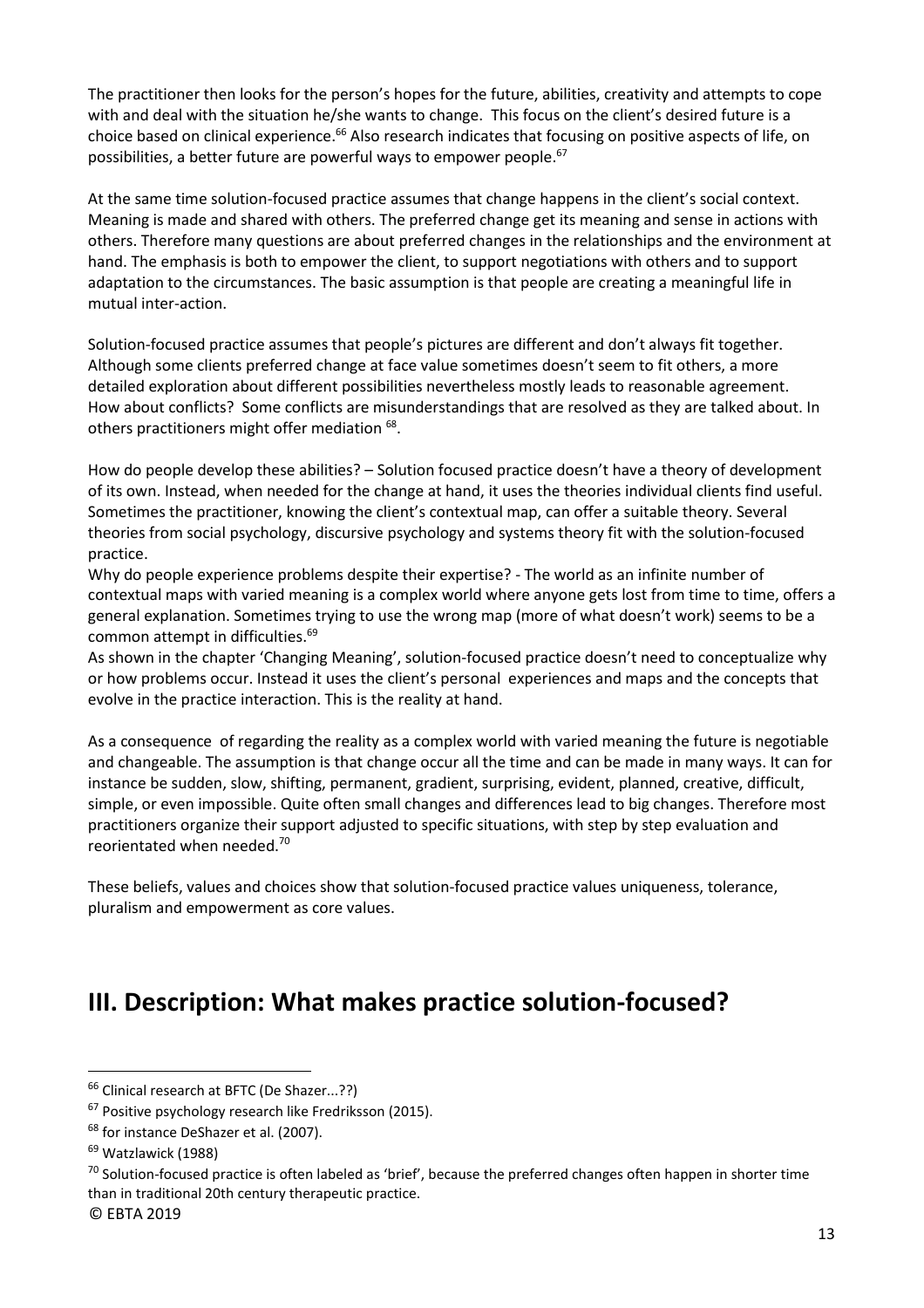This description of practice is a simplified account of what actually happens in practice, in order to show how the explanatory concepts are used in practice. Here, we ask: What makes practice solution-focused? Like a professional conceptual map, this description highlights or omits features of the space of action that are specific to solution-focused practice. In this way the descriptive map helps differentiate solutionfocused practice from other kinds of "talking cures", "coaching models", "educational syllabuses", etc..<sup>71</sup>

Solution-focused practice may look like a superficial conversation without any exchange on "deep or hidden causes, explanations and complex psychopathological mechanisms at work<sup>"72</sup>. It is however a very focused co-constructive conversation in which the practitioner concentrates on the moment at hand and the client's presence. S/he focuses on the actual interchange of words and actions between them. S/he responds from moment to moment on what the client did and said before. S/he deliberately keeps, elicits, amplifies or adds on specific solution-focused topics (outlined below) based on what s/he heard from the client and what seems to enable a joint co-construction towards the client's desired change. S/he carefully grounds each speech turn to collaborate with the client towards a coherent mutually agreed description of the issue at hand. These continuous and often overlapping sequences are the building blocks of the coconstruction in the conversation that accumulates a shared meaning<sup>73</sup>.

As solution-focused practice operates within the realm of the client's world, which means listening for and building on expressions of competence, empowerment and agency as well as the client's hopes, ideas and plans for the future, the practitioner avoids orders, like advice, suggestions, interpretations and requests from outside, except when clients ask for them and the practitioner has expertise to offer $74$ . Sometimes advice, proposals and suggestions about new actions (doing something different) might be appropriate, for example in high risk situations and ethical conflicts. Even in these situations orders are nonetheless given as possibilities or options rather than as prescriptions from an expert<sup>75</sup>.

### <span id="page-14-0"></span>**Key topics in solution-focused practice**

#### <span id="page-14-1"></span>*Respect, engagement and positivity*

Respect and engagement with the unique characteristics of the client form the stance of solution-focused practice<sup>76</sup>. The practitioner needs to be curious<sup>77</sup> and appreciative of what the client expresses. Clients usually engage in the conversation in a similar fashion, which leads to a relationship of equals in which the practitioner takes the leading responsibility for setting in motion a constructive growth oriented process and the client takes leading responsibility for offering the content relevant to their desired change. Respect and engagement show up as validation, encouragement, compliments and being genuine together with

 $71$  Thus, the famous quote "The map is not the territory", by Alfred Korzybski coined at the meeting of the American Association for the Advancement of Science in 1931 became important for many solution-focused practitioners.

 $72$  Superficial and not addressing the real, underpinning problems has been the main critique against the solution-focused practice. See for instance DeShazer 1988.

<sup>&</sup>lt;sup>73</sup> Grounding seems to be a universal three step sequence of how shared understanding comes about. The speaker first presents new information. The addressee then responds that or how s/he has (not) understood the information. Finally, the speaker confirms that the addressee has (not) understood her/him correctly. A new grounding sequence starts, if the addressee shows that s/he doesn't understand/ accept, or the speaker doesn't confirm/accept the answer until a shared meaning is negotiated. Sometimes the meaning remains unclear and weakens the results of the dialogue. Sometimes the personal meanings differ from the shared meaning Clark & Brennan (1991), Bavelas (2012), Bavelas et al. (2014).

<sup>74</sup> De Shazer (1984), McKergow & Korman (2009). Some experts do never give orders when working solution-focused. Instead they use another role, like official or parent, in rare occasions to give advice, for instance (Shennan 2017). <sup>75</sup> Flatt & Curtis (2013).

<sup>&</sup>lt;sup>76</sup> Froerer & Connie (2016). Shennan (2017) doubts that these are specific for SF practice

<sup>77</sup> Gale Miller calls this 'disciplined curiosity skill'. Miller (2014).

<sup>©</sup> EBTA 2019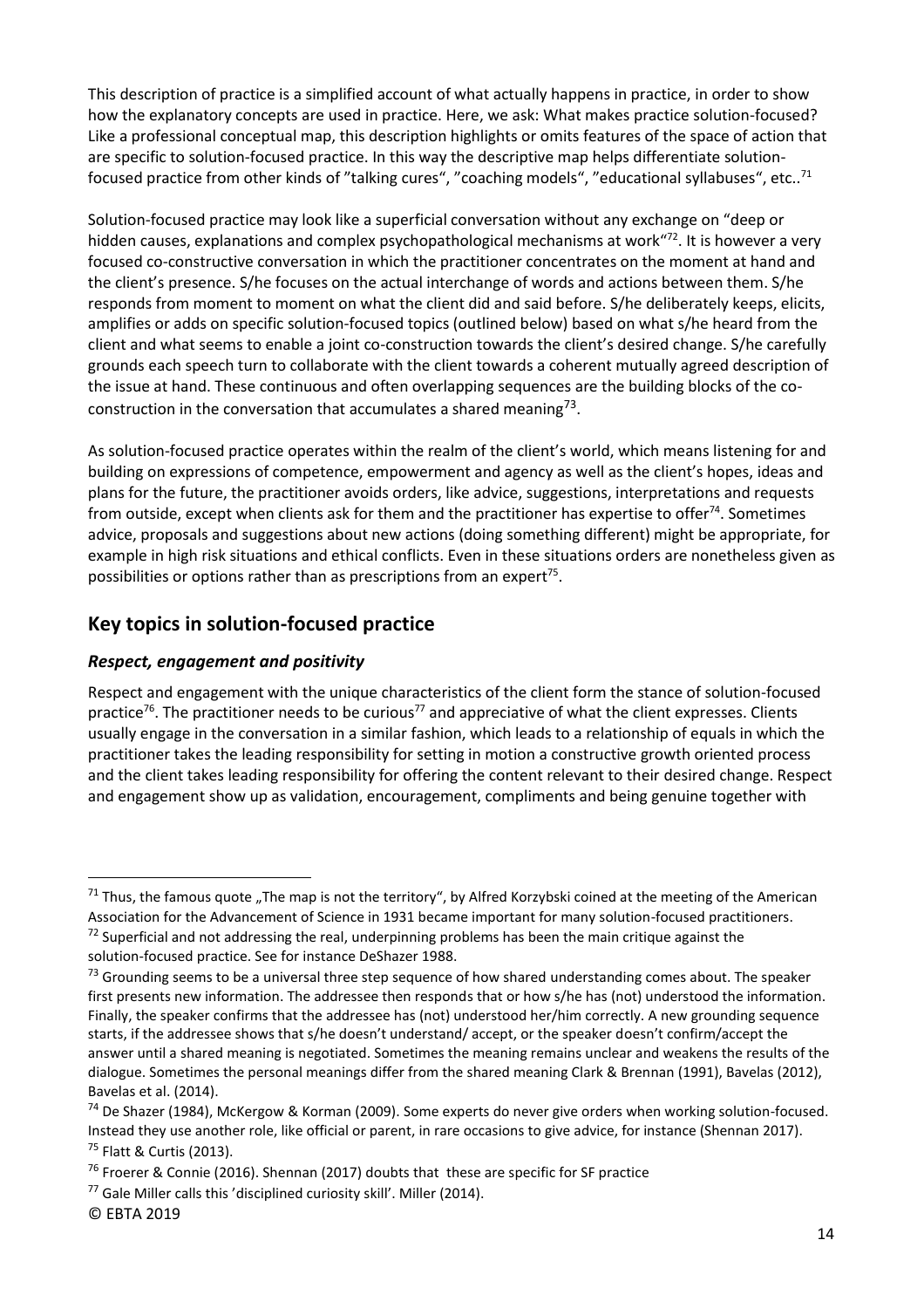non-verbal expressions like nodding, smiling and leaning forward. These usually create an optimistic atmosphere with expressed signs of hope, empathy, compassion, caring and humour.<sup>78</sup> For example:

- 'I will do my best' at the beginning of the support (to show caring).
- 'Yes, and...' when the client has described how an event went (to show appreciation)
- 'What will you do then?' after the client has described a step forward (to show curiosity and encouragement).
- 'Well done!' when the client has made progress (to show appreciation and validate)
- 'When you are able to… (to show hope and encouragement)
- 'Yes, I can imagine that' when a client has told about difficulties the practitioner can imagine (to show empathy)
- 'Wow, how did you do that?' when a client tells about a success (to express respect, curiosity and positivity)

#### <span id="page-15-0"></span>*Preservation and use of the client's language*

The description of the client's world can be done using and interpreting language in many ways. Some clients use literal descriptive language. Some clients describe their life as a narrative that highlights the client's agency and life events.<sup>79</sup> Others use metaphors, which can offer alternative interpretations. Some use humour and creativity; they play with ambiguity, chance and contradictions and see things from different perspectives. Both metaphors and humour show how change doesn't need to be logical and can come from "outside of the box".<sup>80</sup> When working with groups and teams the commonalities and differences in language offer significant opportunities to support groups or teams in developing shared meaning or at least respect around differences.

The practitioner connects with the client's use of language. This means using the client's core concepts and logic. If people use different types of language for the change at hand, the type that most clearly indicates change is a good choice to use. Within that language the practitioner invites the client to find and use meaningful differences helpful for the desired change. S/he can for example use scales to assess the current situation in relation to the preferred change, the degree of progress and level of confidence to change.

For example:

- 'How would you describe your situation now?' Open questions to get the specific words and logic the client is using
- ' Can you give me an example of that?' to get concrete descriptions from the clients' experiences when clients use abstract language.
- When he says to you to work more, how do you want to respond?' to make an interactional and sequential map of events.
- So, what options do you have in this situation that you explained?' to explore different perspectives.
- 'What else tells you that things are going well?' to enrich descriptions of the preferred change.
- ' What would be a step in the right direction?' to scale progress.
- ' How far have you already come?' to measure and assess progress.

 $^{78}$  Shick (2017). We are aware that the specific meaning of these concepts are unclear. See for instance Hutto & Jurgens (2019) on enactive empathy.

<sup>79</sup> Iveson & McKergow (2016).

<sup>&</sup>lt;sup>80</sup> Remember the Necker cube metaphor from the beginning, that allows one to see different aspects and indicates that creative practice expands and transcends "boxed spaces".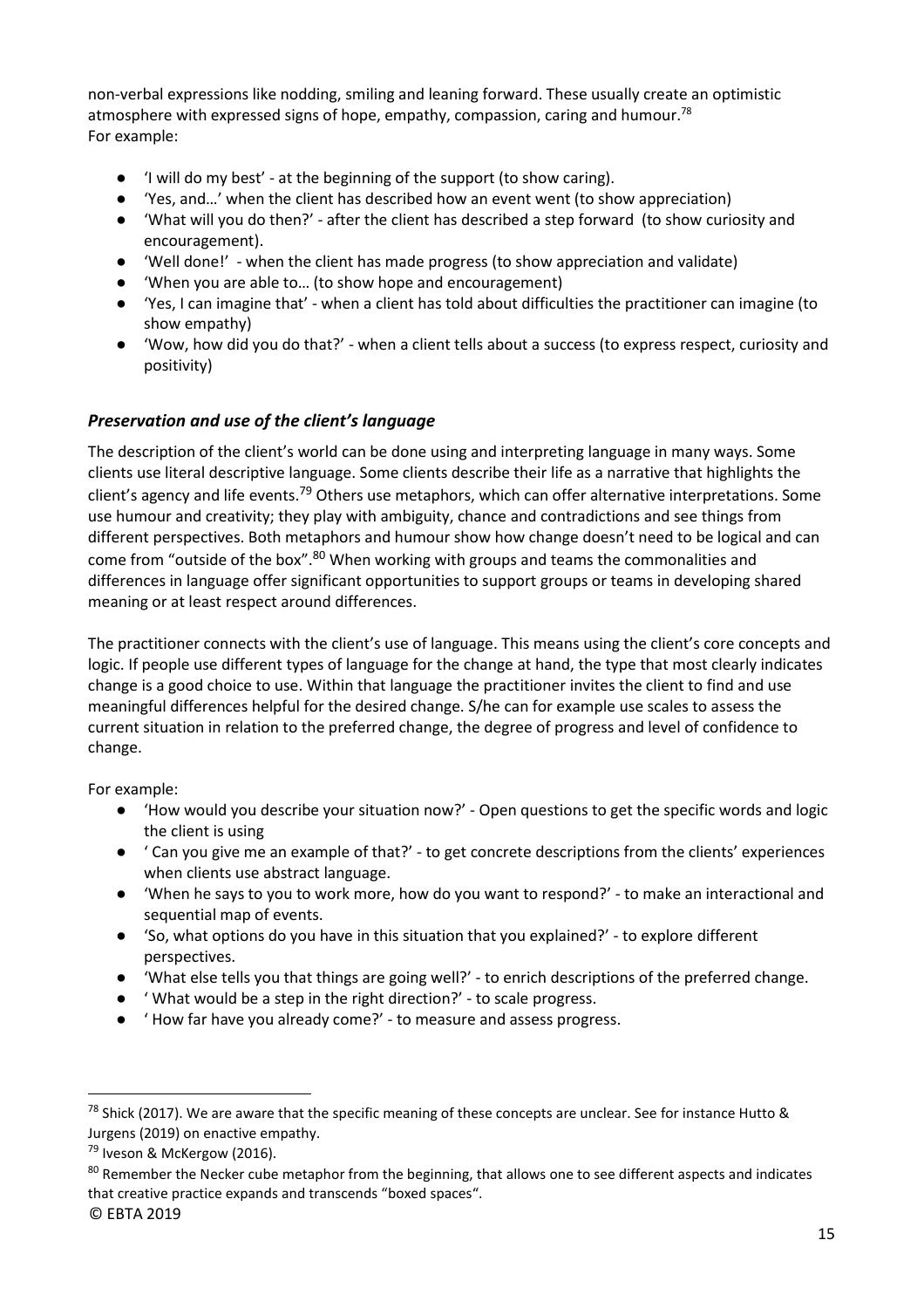#### <span id="page-16-0"></span>*Alignment with and support for the client's desired change*

The basic activity in solution-focused practice is to align with and support the client to make a desired change in perceptions, feelings, thoughts, intentions, choices and/or actions by facilitating talk that generates detailed descriptions of the desired change.<sup>81</sup> In this process, the practitioner talks with the client about anything that seems helpful for the client to make the desired change. Initially it can be about problems, unwanted habits, what's wrong and about limitations (what cannot be changed). The unwanted is treated as something that might be open to change $82$ . There won't in general be much talk about why things went wrong and the practitioner does not apply any theory or model to explain causes for difficulties or problems<sup>83</sup>. This is often described as "evaluative responsiveness",<sup>84</sup> "helping from one step behind"<sup>85</sup>, and "envisioning the client's situation in relation to the change s/he hopes for <sup>86</sup>. It can be compared with driving a car forward while looking in the rear mirror from time to time to see what is coming from behind.<sup>87</sup>

The change can be anything purposeful, meaningful and sensible for the client and possible for the practitioner to support<sup>88</sup>. It is usually constructed and agreed on from the client's description of the current life situation as something that is not yet present, but hopefully soon will be. The client's hopes, expectations, plans, visions and dreams are good starting points for the conversation of what to change. To envision the client's best hopes or a hypothetical day after the miracle of the problem no longer being a problem, is a powerful way to describe the desired change. It is usually co-constructed by eliciting one or more concrete and detailed descriptions of desirable differences in the life situation at hand, including significant others' perspectives as part of the description. In subsequent conversations the client might revise what s/he wants to change after considering the description of a better future and maybe after dealing with the consequences of the initial change. The change can also be described as part of the client's life narrative especially in significant life changes.<sup>89</sup>

This brings one of the most challenging aspects of solution-focused practice for new practitioners – how to respond when clients seem unable to describe a preferred future. It is easy then to slip into causal talk about why things are as they are, amplifying the stuckness. Solution-focused practitioners are aware that it's often in the small intricate details of people's lives that possibilities for change show up. Hence descriptions about the apparently banal and mundane everyday routines in people's lives are welcomed. Questions like "and what might be a sign that gives you a clue that change might be possible?" are seen as useful as questions that invite descriptions of clear and do-able change.

*For example:*

- *'How will you know that our meeting today was useful for you?' - to get a sense of the client's expectations and conveying belief in the support.*
- *'What kind of change are you looking for?' - as an invitation to the solution talk, when clients' have not yet talked about the change.*

 $81$  For case examples and a theory related discussion of descriptions in the therapy context see Iveson & McKergow (2016).

 $82$  in line with the saying: 'Every problem is a frustrated dream'. - Practitioners, situations and contexts differ in how much 'problem talk' is useful in a conversation. Some practitioners actively make the transition to 'solution building' right away, others listen more for openings in the dialogue.

<sup>83</sup> Some clients ask for theories and in some situations a theory is directly or indirectly available as common sense, for instance. In these situations, the theory or the theoretical concepts can be used as viable explanations. 84 Kramer & Stiles (2015).

<sup>85</sup> Solution Focused Therapy Treatment Manual for Working with Individuals, 2nd version (2013).

<sup>86</sup> De Shazer et al. (2006).

<sup>87</sup> Feedback from the audience at the EBTA conference in Sofia 2018.

<sup>88</sup> Often called the 'not-knowing' stance (Anderson & Goolishian 1992).

<sup>89</sup> significant life changes, like serious illness, accidents, death of a close person, bankruptcy, war etc

<sup>©</sup> EBTA 2019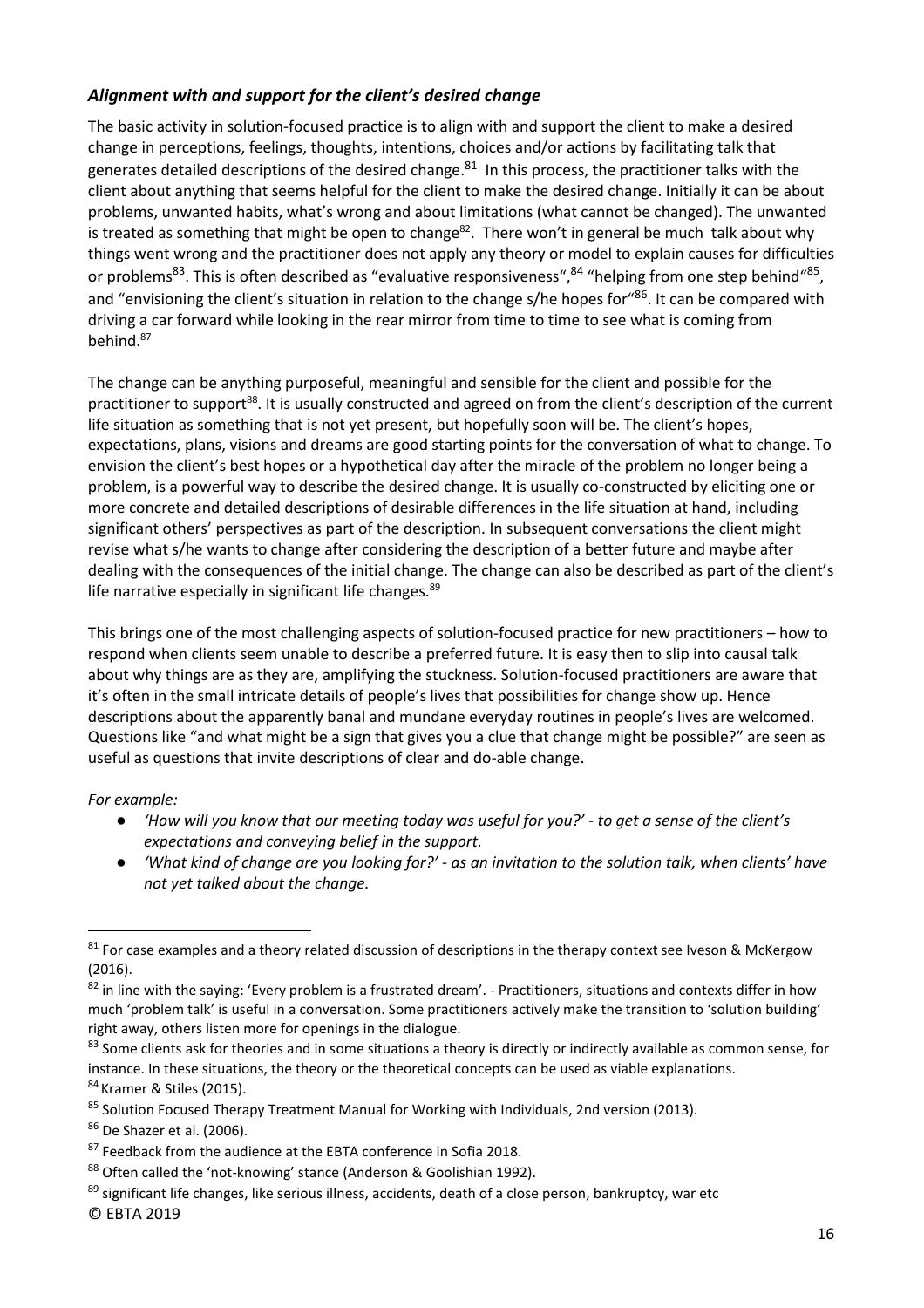- *'How are things when you have reached your goals?' - to get a description of the preferred change as a goal and implying that the goals will be reached.*
- *'What will be different when things are going very well?' to get the critical aspects of the change and showing confidence in the client's ability to do well.*
- *Suppose a miracle happens and the change actually happens…? - initiating a version of the classical 'miracle question', when the client has difficulties in describing the desired change<sup>90</sup> .*
- *'How will others know that the change has happened?' - to incorporate significant others' perspectives.*
- *'What else is there?' - to enrich the description.*

#### <span id="page-17-0"></span>*Offering suitable support*

Both the client and the practitioner have expectations on what could be supportive and what may not be. Talking about and agreeing on the support and its context focuses the conversation and makes it clear, meaningful and sensible for both. Solution-focused practice is built on the assumption that clients are capable of making sense for themselves when invited and called to do so. The practitioner therefore usually agrees with the client's expectations of the support, as long as it is within her/his remit and ethical boundaries<sup>91</sup>. Support is a co-constructed emergent property between client and practitioner in solutionfocused practice, rather than an empathic overture offered from an expert position. It is a matter of (1) know what to do (2) be able to do it (3) actually doing it (4) sustain it over time and (5) adapt to changing circumstances. A client might want, or need support in all of this and more in the beginning of the support. A statement from a client, such as, 'Now I know what to do and confident I'll manage' is a good indicator for ending the support.

*For example:*

- *'How can our meeting be of best help for you?' - to ask for specific ingredients of value for the client.*
- *'What should we have in mind in working together?' - when the client has experiences and maybe specific expectations of the relationship and for the support.*
- *'What should we concentrate on here today?' - to limit and focus the support on relevant aspects of change.*
- *Where do you want to be on your scale in order for us to stop?' - to get a sense of when to end the support.*
- *'Is it ok to stop here?' - when the client implies ending and sometimes to initiate and end.*

#### <span id="page-17-1"></span>*Drawing on the client's competence and resource activation*

Change is mostly achieved by drawing on the client's competence and activating resources, although these may be hidden or dormant at first.<sup>92</sup> The practitioner therefore listens for and initiates talk about them. All basic solution-focused questions presuppose client resources and/or change. Competences are often connected to words like strengths, qualities, abilities, skills, knowledge, talent, coping, resilience, knowledge, know-how, expertise, experiences, learning, development, confidence, initiatives and wisdom. Some resources are personal: reasoning, determination, or willpower. Some are social, such as significant relationships, family, and other social support. Others can be physical, political, and economical. Talk about supportive emotions, what is going well, or what are healthy and happy parts of the client's life can also elicit useful resources for the change. Reflective talk about resources is often useful to help clients to become more aware of them. Questions and answers about client values can be of particular importance in conflicts and when the attempted acts for change don't work, because they indicate the client's preferred change.

<sup>&</sup>lt;sup>90</sup> Berg & Dolan (2001).

 $91$  often called 'not knowing' stance.

<sup>92</sup> Gassmann & Grawe (2006).

<sup>©</sup> EBTA 2019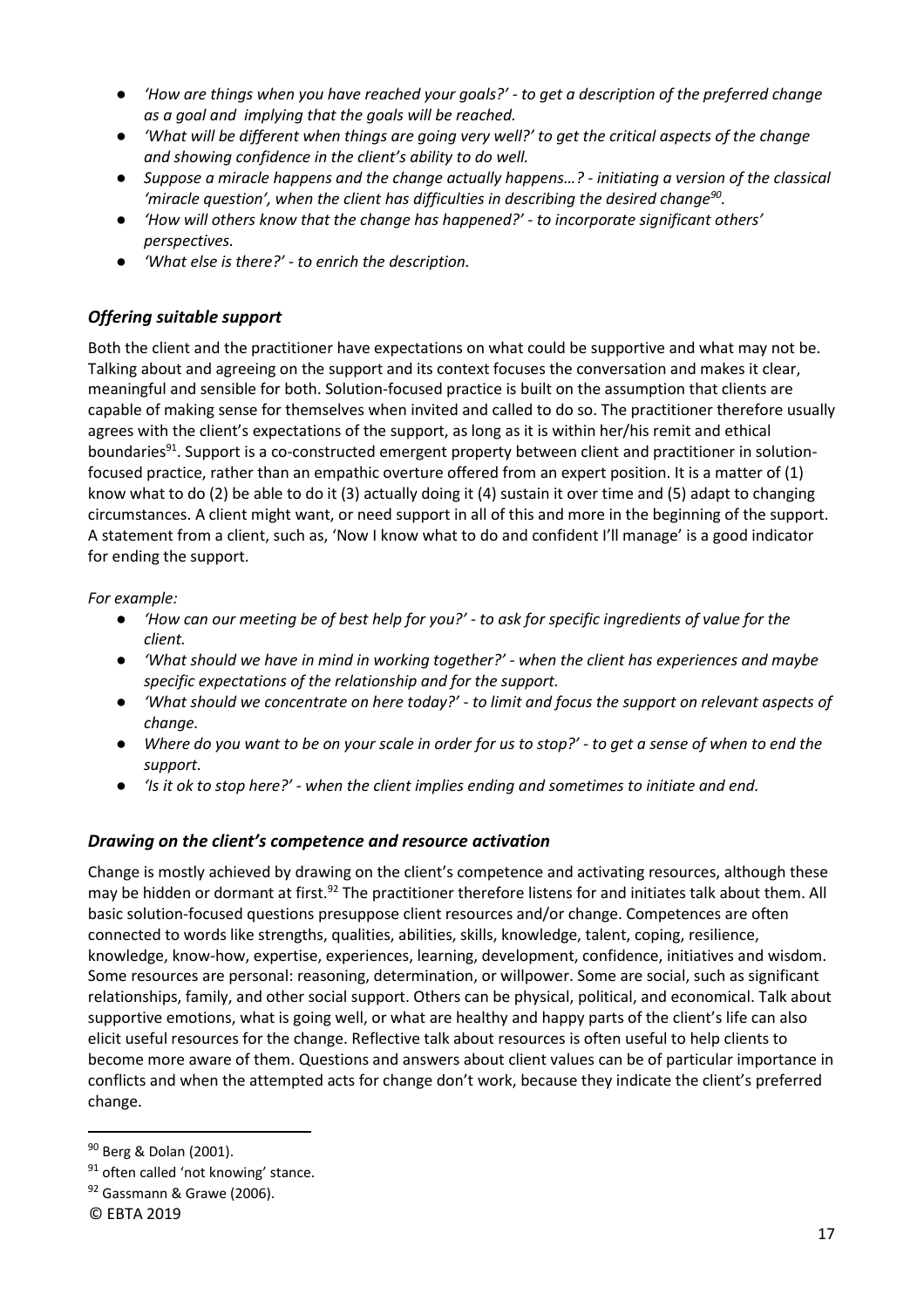#### *For example:*

- *'Did I hear correctly that you were able to … - to surface possible resources.*
- *'When was this better or easier?' - to suggest past success and progress.*
- *'What has helped you before? - to use client experiences*
- *' What skills can you use now with this?' - to suggest that the client has useful skills.*
- *' Which option do you want to use?' - to use the client's expertice.*
- *'Can your colleagues help you?' - to activate social support.*
- 'What keeps you going?' or 'What drives you forward?' to use the client's values and *determination.*

#### <span id="page-18-0"></span>*Noticing and amplifying progress*

Clients' competence usually shows up in signs of progress. Clients talk, for example, about better times and differences for the better. Surprisingly, quite often clients can give examples of the desired change already happening. The practitioner can make these visible using, for instance, evaluative 'scales' that describe differences that make a difference for the client and then talk about what made this possible. Then, doing more of what works, is the solution-focused way to amplify progress.

Some progress is implicit, for instance when something exceptionally<sup>93</sup> goes better than usual in the current situation, which can be regarded as potential progress. In very serious situations, and where the client's context is one of limited influence over her/his situation, stopping the situation from getting worse and maintaining steadiness can be regarded as progress.

#### *For example:*

- *'What's better?' - beginning meeting with a progress report sets the stage for more.*
- *'Where are you now on your progress scale?' - to evaluate the present moment in relation to the change.*
- *'What does this what have told mean to you? - to get and use the client's evaluation.*
- *' What is your next step?' - suggests further change done be the client.*
- *' What do you need to do to get back on track?' - to support recovery after a set-back.*
- *'What else could you do?' - to get new ideas for doing something different.*

#### <span id="page-18-1"></span>*Thinking and doing differently*

The notion of change implies that something needs to be different. Therefore, thinking differently (about meaning or choices) and/or doing something different (acting) are frequent topics in the conversation. New meaning often evolves from de- or recomposing facts and fictions of the conversation in a process of reframing.<sup>94</sup> When clients<sup>95</sup> find themselves doing more of what doesn't work<sup>96</sup>, it is useful to talk about what the client is doing that is preventing things from getting worse. This is often something that clients do not take credit for. Keeping themselves from slipping further goes unrecognized until clients and practitioners engage with the "not worse" question. Another option is exploring other acceptable<sup>97</sup>

<sup>&</sup>lt;sup>93</sup> Exceptions in problematic situations have been major ingredients in solution-focused practice. Exceptions are here reformulated, in keeping with a trend to focus on the desired future from the onset without starting from the problems clients (in therapeutic contexts) usually experience when seeking support. See, for example, Iveson and McKergow (2016) for an account of how BRIEF have come to coin the term "instances" to denote occurrences of what the client wants.

<sup>&</sup>lt;sup>94</sup> Mattila (2001).

<sup>95</sup> For instance, Beyebach (2008).

<sup>96</sup> Weakland et al. (1974).

<sup>&</sup>lt;sup>97</sup> Any alternative needs to fit the client's purpose and intentions. What other approaches often call "resistance", from a solution-focused point of view, is a useful contribution of clients to indicate that there are better alternatives around that are worth to be explored or discovered.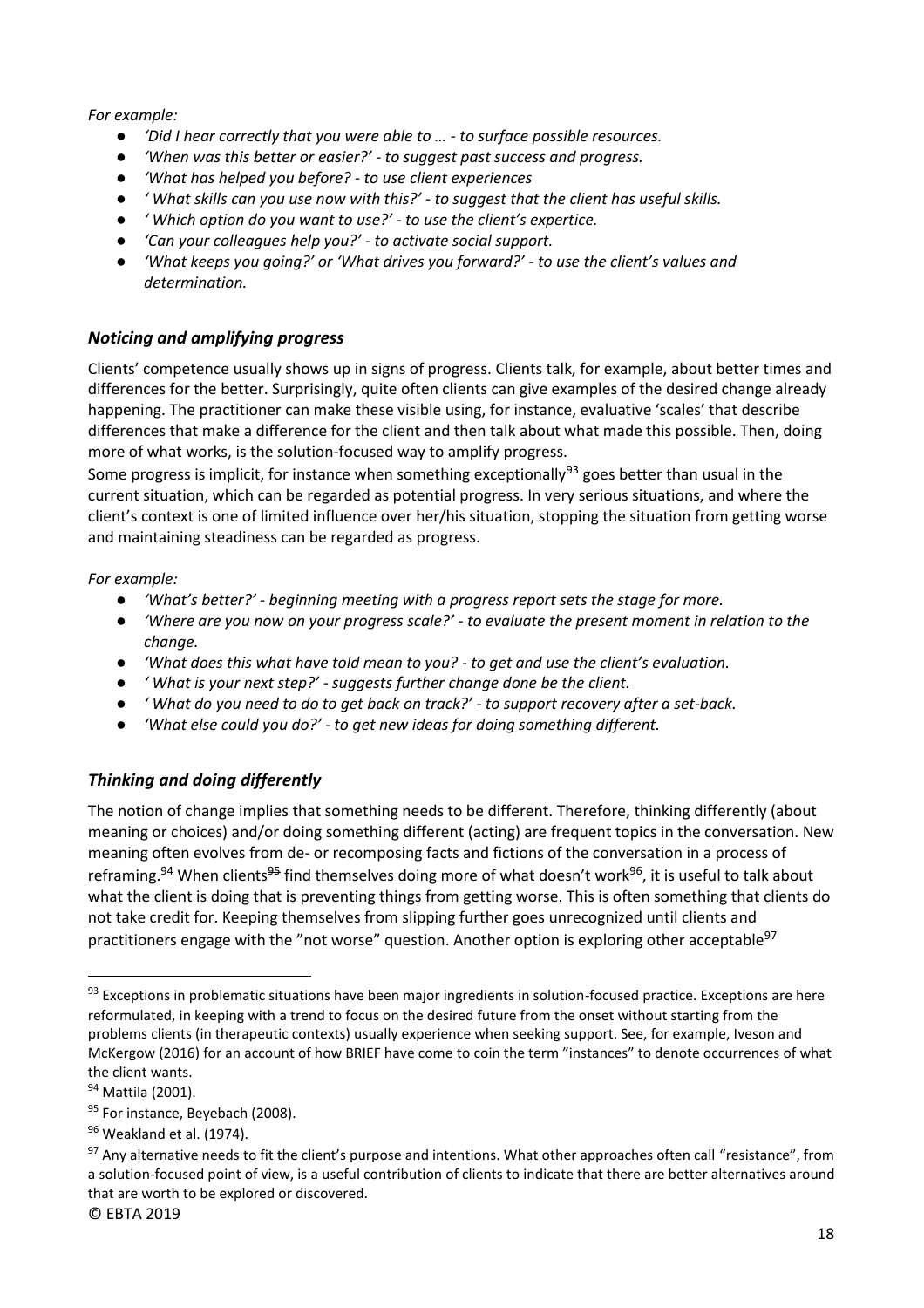alternatives for the client that might serve the purpose of achieving the desired change. The alternatives can be logically derived or creatively generated. Other people, who are able to see alternatives 'out of the box', can be of great help.

*For example:*

- *'What would be something completely different?' - when nothing has helped the client so far.*
- *'What would really surprise others?' - in relationships that predict failure.*
- *'What if we look at this from this angle?' - when new perspectives could generate new actions.*
- *Who could bring fresh ideas? - to use the network's possibilities.*
- *'How about something like this…' - to introduce something new to the client to consider.*

#### <span id="page-19-0"></span>*Testing the change – in life between sessions*

Changes become meaningful when the consequences fit the intended purpose. Life is full of surprises and therefore putting the difference into practice in everyday life is an important test of whether or not the change makes sense and creates the improvements the client hopes for.

Sometimes it is useful to devise experiments or new habits<sup>98</sup> together with clients, to test ideas generated in the reality of the client's world. For clients facing challenging and risky situations, some form of confirmation of the safety, appropriateness, and do-ability of the change is also important. When the client has practised the change, like an experiment for example, a conversation whether the consequences were as intended, is similar to an exploration of the situation for change. If not, a new modified change process can be designed.<sup>99</sup>

*For example:*

- *What tells you that things are getting better?' - to highlight positive change when the client tells about progress.*
- *What is your next step to make progress - to support implementing the client's change.*
- *'How did your experiment go?' - when the client has tried out something new.*
- *'What more do you need?' - if the change isn't enough.*

#### <span id="page-19-1"></span>*Tracking and evaluating the process*

To keep the conversation supportive, empowering and focusing on the client's desired change, continuous evaluation is used at the beginning, during and at the end of the conversation.

During the conversation solution-focused practitioners use and listen to formulations with care to preserve and build on as much of the client's words as possible and to limit the influence of other ideas<sup>100</sup>. Also, what s/he omits is chosen with the client's perspective in mind. S/he introduces new words as supplements and answers to requests from the client to open up new possibilities. They are usually phrased as options or tentative questions. The practitioner is also ready to modify his/her formulation to fit the client's view. Clients presumably use formulations to make themselves understood and to direct the dialogue. They often contain what the client means, what is important for them, what they want and how to proceed. Practitioners should use client's formulations as much as possible.<sup>101</sup>

<sup>101</sup> Except if the proposed formulation is against the practitioner's values or common sense.

<sup>&</sup>lt;sup>98</sup> Isebaert (2015)

 $99$  Research done at the University of Salamanca (Prada & Beyebach 2008) indicates that a better fit with the client's theory of change and/or a different kind of approach to change is significant in stuck cases (four meetings without desired change).

<sup>&</sup>lt;sup>100</sup> Formulations are complex statements during the conversation, where the speaker makes a summary of the gist of some part of the conversation. In doing this, s/he selectively preserves, omits, alters, and adds something that contributes to the co-construction of a new version of that part. Formulations often contain interpretations, naming/reframing and reflections (Korman et al., 2013).

<sup>©</sup> EBTA 2019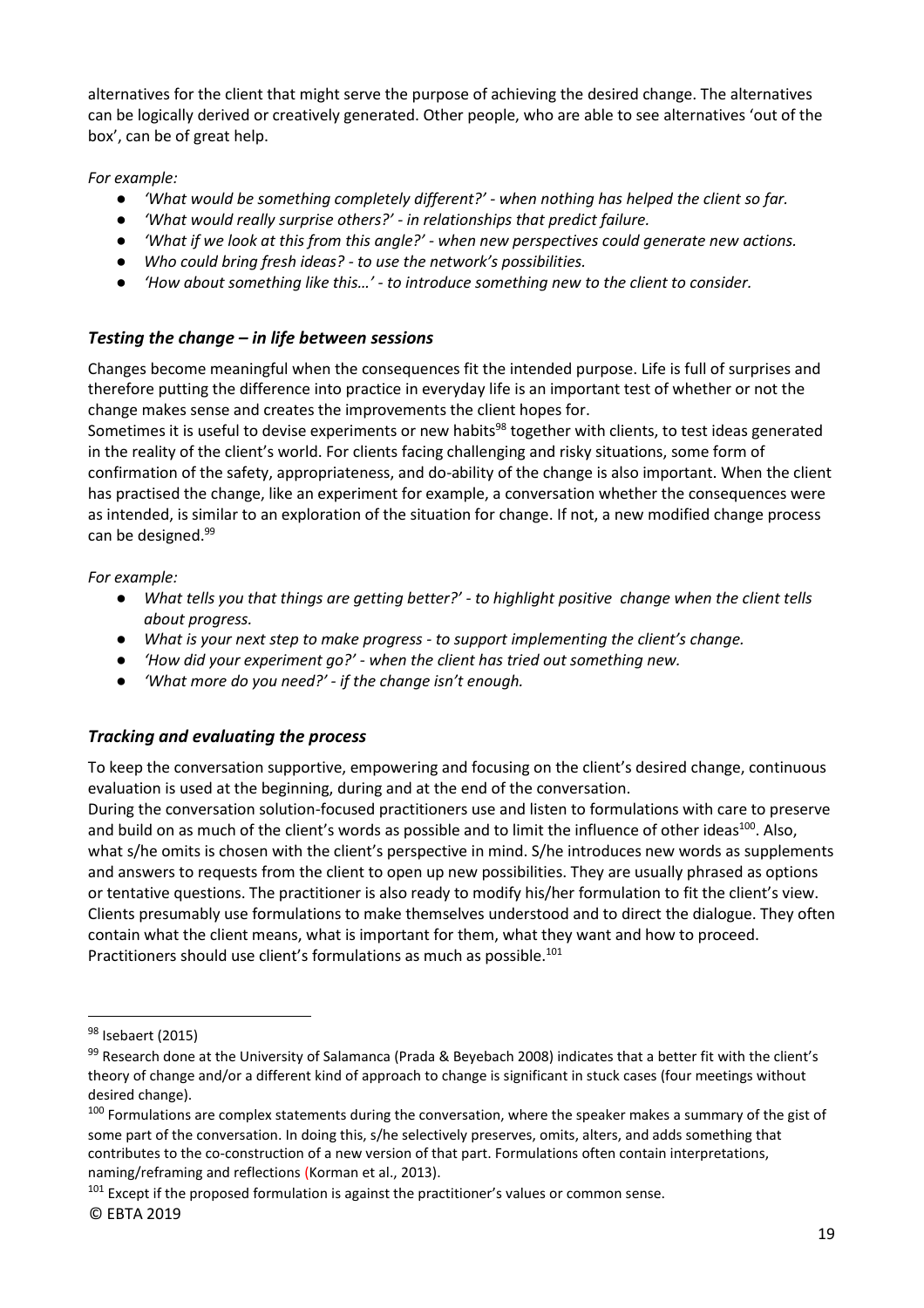Reflections by those involved, particularly in the beginning and the end of conversations, are used to ground the interpretations and conclusions in the client's experience. These reflective elements in the conversation also prevent 'solution forced'<sup>102</sup> attempts to rush into change before the meaning of the change appears sufficiently clear. Solution-focused practitioners usually reflect on competence, resources, and possibilities. The client's reflections at the end of the conversation show her/ his understanding at that point and is a good conclusion of the conversation.

*For example:*

- *'Do I understand you correctly that…' - to check an interpretation.*
- *'Can this what you said earlier be important?' - to check and remind of earlier topics.*
- *'What does this experience tell you?' - to evaluate something new.*
- *'How close have you come towards your goals?' - to measure client progress.*
- *'Are we maybe done for now?' - to check the client's sense of the process.*
- *'What is your conclusion for today?' - to reflect the present meeting.*
- *'What was useful today?' - to evaluate the present meeting.*
- *'I'm impressed by how well you did this...! - to support the client's progress.*

<sup>©</sup> EBTA 2019 <sup>102</sup> 'Solution forced' is a risk and a mistaken way of applying SF (Nylund & Corsiglia 1994)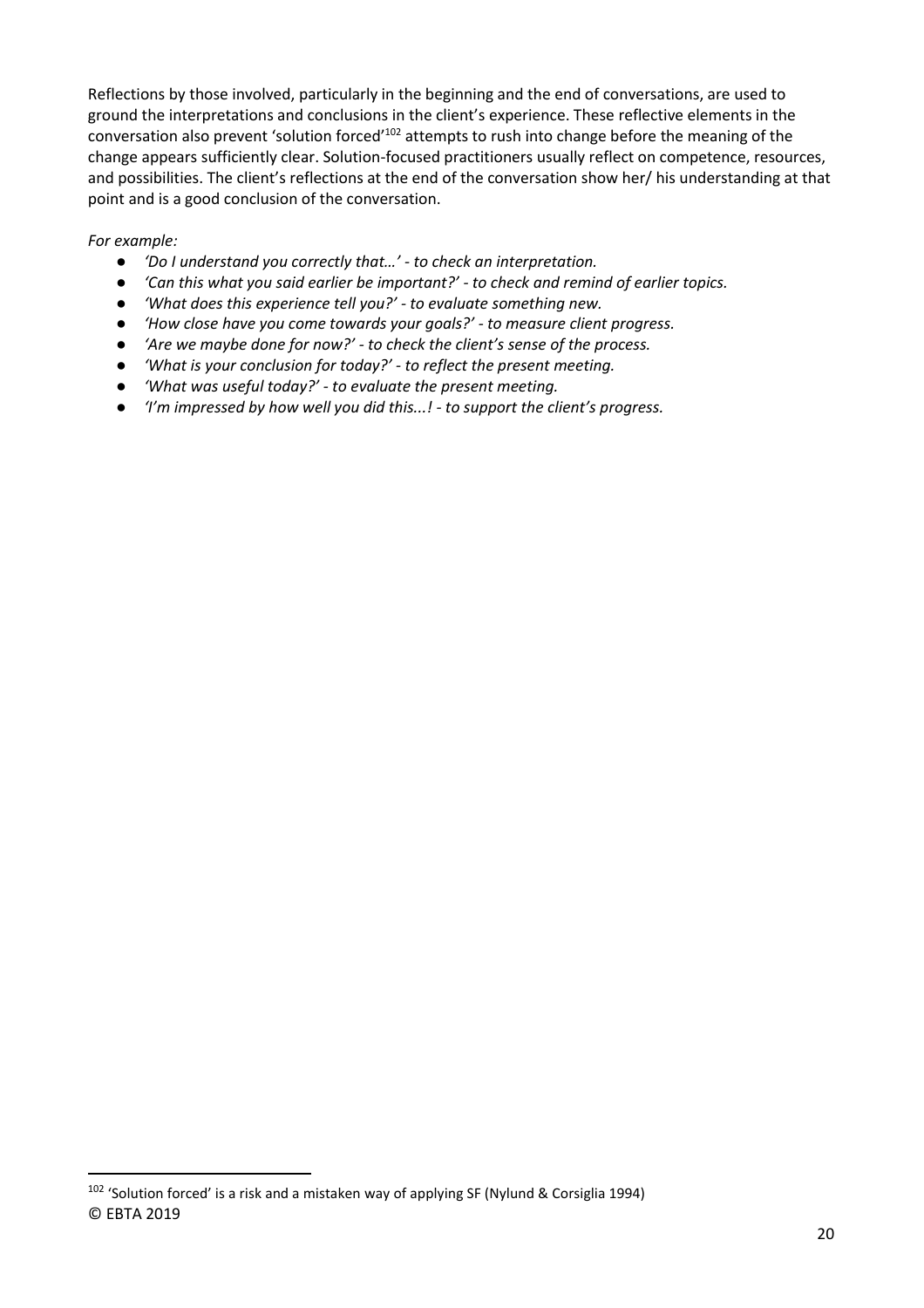## <span id="page-21-0"></span>**IV. Conclusion**

In conclusion, we hope our work together can make a helpful contribution to an understanding of solutionfocused practice, and that this document can be a useful resource for trainers, practitioners and others interested in the development of the approach. This version is the product both of our work together and contributions from many others who have offered perspectives directly to the authors and during workshops and presentations at conferences.

Accounts of the early days of solution-focused practice describe a culture of curiosity, sharing and debate which helped to bring the approach into being. We hope that our work will, in some way, nourish such a culture amongst the much larger number of people who now know and value the approach, and that such a culture will help to keep the approach alive and open to change. So, let us continue to discuss ideas, comments, and debate at EBTA conferences and elsewhere to ensure we do see further spirals of evolution.

This, and future iterations of the document, will also be made available on the SF Practice Definition Task Group page of the EBTA website $^{103}$ .

Comments can be sent to: Peter Sundman: [peter.sundman@taitoba.fi](mailto:peter.sundman@taitoba.fi)

#### <span id="page-21-1"></span>*Expanding the circle of ideas*



The 2017 SF World conference provided us with a significant opportunity to share our work, test the document with colleagues and gather more ideas for the further development of the theory. The photograph was taken by Dave Hogan and is shared with permission.

#### © EBTA 2019

<sup>103</sup> <http://blog.ebta.nu/task-groups>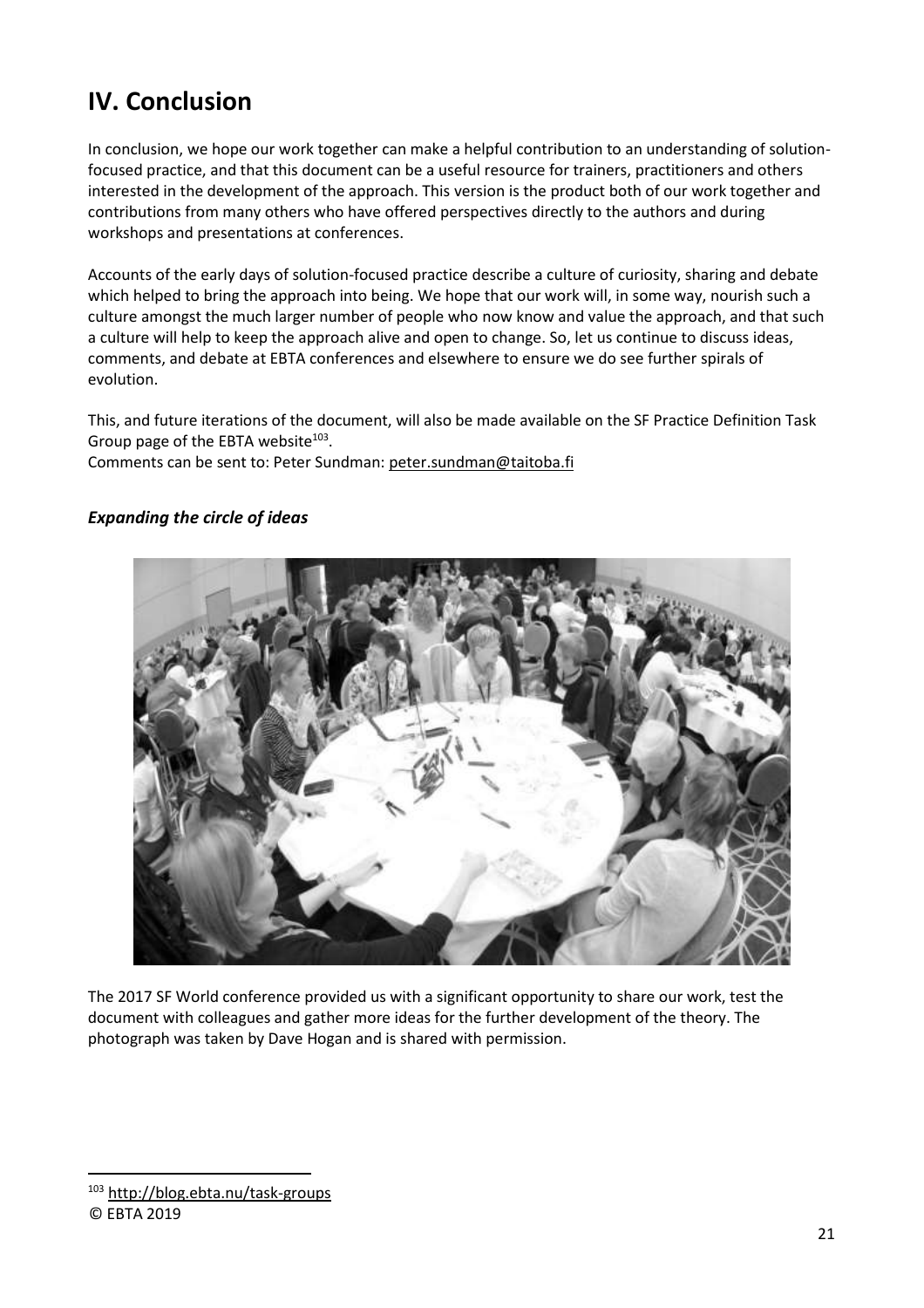## <span id="page-22-0"></span>**References**

Anderson, H., & Goolishian, H. (1992). The client is the expert: A not-knowing approach to therapy. In S. McNamee & K. J. Gergen (Eds.), Inquiries in social construction. Therapy as social construction (pp. 25-39). Thousand Oaks, CA, US: Sage Publications, Inc.

Bavelas, J. B., (2012), Connecting the Lab to the Therapy Room, in Franklin C., Trepper, T., S., Gingerich W., J., McCollum E., E., (eds), Solution-Focused Brief Therapy, a Handbook of Evidence-Based Practice. Oxford Press.

Bavelas, J. B., Korman, H., DeJong, P., Smock Jordan, S., (2014), Does SFBT Have a Theory? Plenary at the EBTA conference in Leuwaarden.

Bavelas, J. B., Korman, H., DeJong, P., Smock Jordan, S., (2014), The theoretical and research basis of coconstructing meaning in dialogue. Journal of Solution-Focused Brief Therapy. Vol 1, No 2, pp 1-24.

Berg, I. K., & Dolan, Y. (2001). "Tales of solutions: A collection of hope-inspiring stories." New York: Norton.

Berger, P., L., Luckmann, T., Zifonum, D., (2002), The social construction of reality. Penguin Books.

Beyebach, M. (2008), 'Nothing is better': constructing improvements in solution-focused sessions. Workshop at the EBTA conference in Lyon.

Cecchin, G., (1987), Hypothesising, circularity and neutrality revisited, an invitation to curiosity, Family Process, 26 (4), pp 405–13

Clark, H.H.; Brennan, S. E. (1991), Grounding in communication. In Resnick, L. B.; Levine, J. M.; Teasley, J. S. D., Perspectives on socially shared cognition, American Psychological Association.

Ryan, R. M. & Deci, E. L. (2000). Self-determination theory and the facilitation of intrinsic motivation, social development, and well-being. American Psychologist, 55, 68-78.

De Jong, P., Kim Berg, I., (2012), Interviewing for Solutions. Wadsworth Publishing Co Inc.

DeJong P., Bavelas, J. B., Korman, H., (2013), An introduction to using microanalysis to observe coconstruction in psychotherapy. Journal of Systemic Therapies, Vol. 32, No.3, 2013, pp.17-30.

de Shazer, S., (1984), The Death of resistance. Family Process, volume 23, Issue 1, pages 11–17, March 1984.

de Shazer, S., (1991), Putting difference to work. New York: Norton.

de Shazer, S., (1994), Words were originally magic. New York: Norton.

de Shazer, S., Dolan, Y.M., Korman, H., Trepper, T.S., McCollum, E.E., & Berg, I.K. (2006), More than miracles: The state of the art of solution focused therapy. New York: Haworth Press.

EBTA Practice Definition 2012 and Solution Focused Therapy Treatment Manual for Working with Individuals (2nd Version), July 1, 2013.

Erickson, M., H., (1954a): Special techniques of brief hypnotherapy. Journal of clinical and Experimental Hypnosis, 2, 109-129.

Erickson, M., H., (1954b): Pseudo-Orientation in time as a hypno therapeutical procedure. Journal of Clinical and Experimental Hypnosis, 2, 261-283.

Erickson, M., (1980), The collected papers of Milton H. Erickson: Vol. II. Hypnotic alteration of sensory, perceptual and psychophysiological processes. Irvington.

Fichte, J., G., (1794), Grundlage der gesamten Wissenschaftslehre. [https://voices.uchicago.edu/germanphilosophy/files/2012/05/Fichte-The-Science-of-Knowledge-sec-1-](https://voices.uchicago.edu/germanphilosophy/files/2012/05/Fichte-The-Science-of-Knowledge-sec-1-3.pdf) [3.pdf.](https://voices.uchicago.edu/germanphilosophy/files/2012/05/Fichte-The-Science-of-Knowledge-sec-1-3.pdf)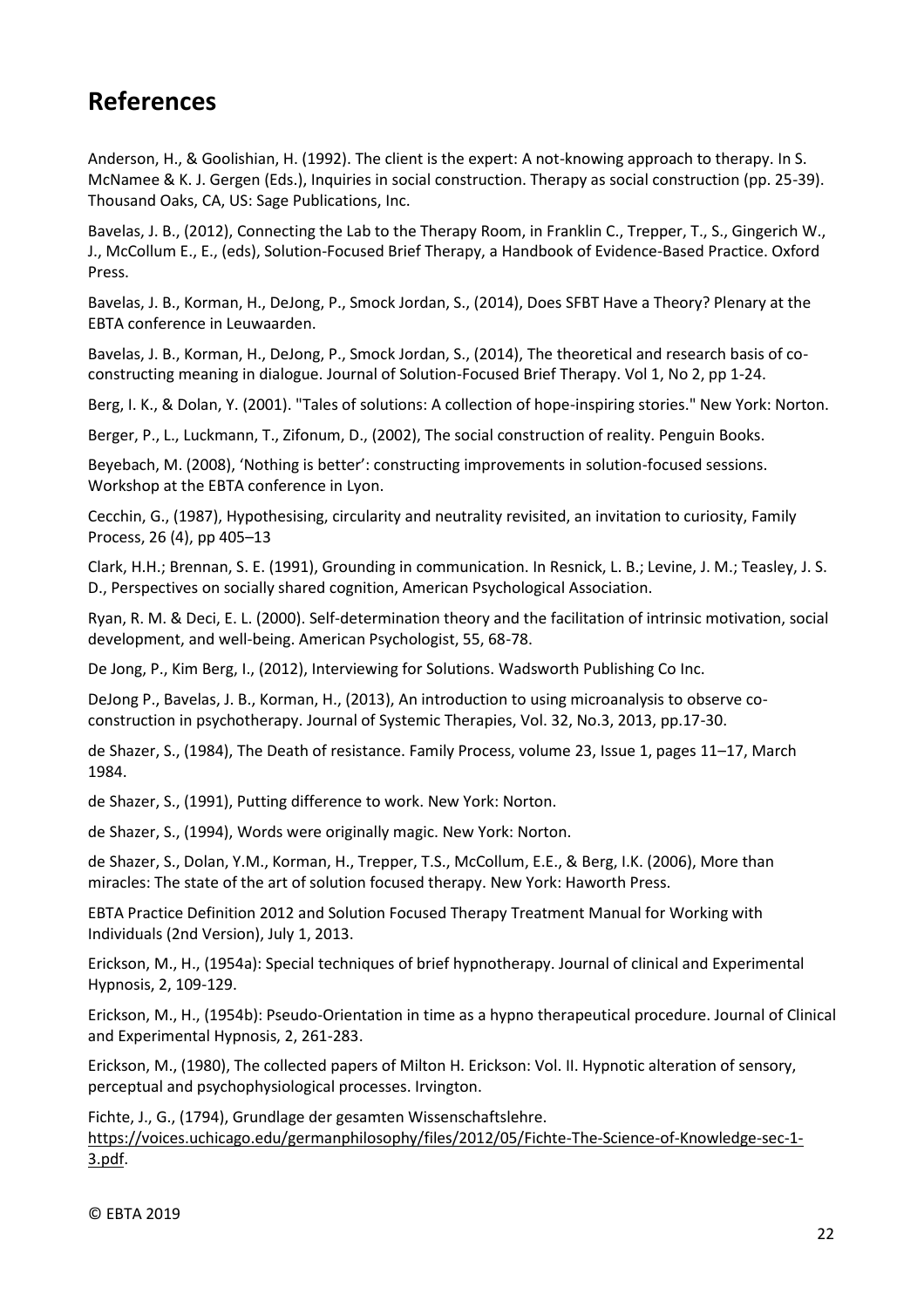Flatt, S., and Curtis, S., (2013), Offering expert knowledge within a not-knowing solution-focused paradigm: A contradiction in terms or a helpful response to (some) real life conundrums? International Journal of Solution-Focused Practices, Vol 1, No 1, p28-30.

Fredrickson, B., (2013), Love 2.0. Penguin Books.

Froerer A., S., Connie, E., (2016), Solution-Building, The Foundation of Solution-Focused Brief Therapy: A Qualitative Delphi Study. Journal of Family Psychotherapy, vol 27, 2016, Issue 1, p20-34.

Gassmann, D., Grawe, K., (2006), General change mechanisms: The relation between problem activation and resource activation in successful and unsuccessful therapeutic interactions. [Clinical Psychology &](https://www.researchgate.net/journal/1099-0879_Clinical_Psychology_Psychotherapy)  [Psychotherapy](https://www.researchgate.net/journal/1099-0879_Clinical_Psychology_Psychotherapy)  $13(1):1 - 11$ .

George, Evan, (2010), What are the disadvantages of the brief solution focused approach? [https://www.brief.org.uk/resources/faq/disadvantages-of-solution-focus.](https://www.brief.org.uk/resources/faq/disadvantages-of-solution-focus) Read 29.8.2019.

Hacking, I., (1999), The social construction of what? Harvard University Press.

Haley, J., (1986), Uncommon Therapy. Norton: New York.

Kim Berg, I. ,De Jong, P., (1996), Solution-Building COnversations: Co-Constructing a Sense of Competence with Clients. Families in Society: The Journal of Contemporary Human Services. Families International, Inc. p.377-391.

Isebaert, L., (2015), Solution-Focused cognitive and systemic therapy: The Bruges Model. Routledge: London.

Iveson, C., and McKergow, M., (2016), Brief Therapy: Focused description development. Journal of Solution-Focused Brief Therapy, Vol 2, No 1, p1-17.

Jackson, P., Z., McKergow, M., 2007. The Solutions Focus, Making coaching & change simple. WS Bookwell

Kant, I. (1914), Critique of pure reason, translated with introduction and Notes by J.H. Bernard (2nd ed. revised)., London: Macmillan. 6/24/2017. [<http://oll.libertyfund.org/titles/1217>](http://oll.libertyfund.org/titles/1217)

Korman, H., (2017). The 3.0 version of Reflections on SFBT 2.0.pdf. https://www.academia.edu/38423866/The 3.0 version of Reflections on SFBT 2.0.pdf, read 28.2.2019.

Korzybski, A., (1933), Science and Sanity. Institute for General Semantics.

Kramer, U., & Stiles, W. B. (2015). The responsiveness problem in psychotherapy: A review of proposed solutions. Clinical Psychology: Science and Practice, 22, 277-295.

Lauth, R., (1989), Die transzendentale Konstitution der gesellschaftlichen Erfahrung. In: Transzendentale Entwicklungslinien von Descartes bis zu Marx und Dostojewski, Hamburg: Meiner.

Levinson, S., C., (2017), Speech Acts. In Huang Y, (ed.), The Oxford Handbook of Pragmatics.

Hutto, D.D., & Myin, E., (2012): Radicalizing enactivism. The MIT Press.

Lipton, P., (2001), Inference to the Best Explanation, London: Routledge

Lütterfelds, W., (1989), Fichte und Wittgenstein: Der thetische Satz, Stuttgart: Klett-Cotta.

MacDonald, A., (2017), Solution-focused Brief Therapy evaluation list – 06/0617, http://www.solutionsdoc.co.uk/sft.html, read 24.6.2017.

Mattila, A., (2001), Seeing things in a new light. Reframing in therapeutic conversation. University of Helsinki, Faculty of Medicine, Institute of Clinical Medicine.

McGee, Del Vento, & Bavelas, J.B. (2005), An interactional model of questions as therapeutic interventions. Journal of Marital and Family Therapy, October 2005, Vol31, No 4, p 371-384.

McKergow, M., & Korman, H., (2009), In between - neither inside nor outside: The radical simplicity of Solution-Focused Brief Therapy. Journal of Systemic Therapies, 34–49.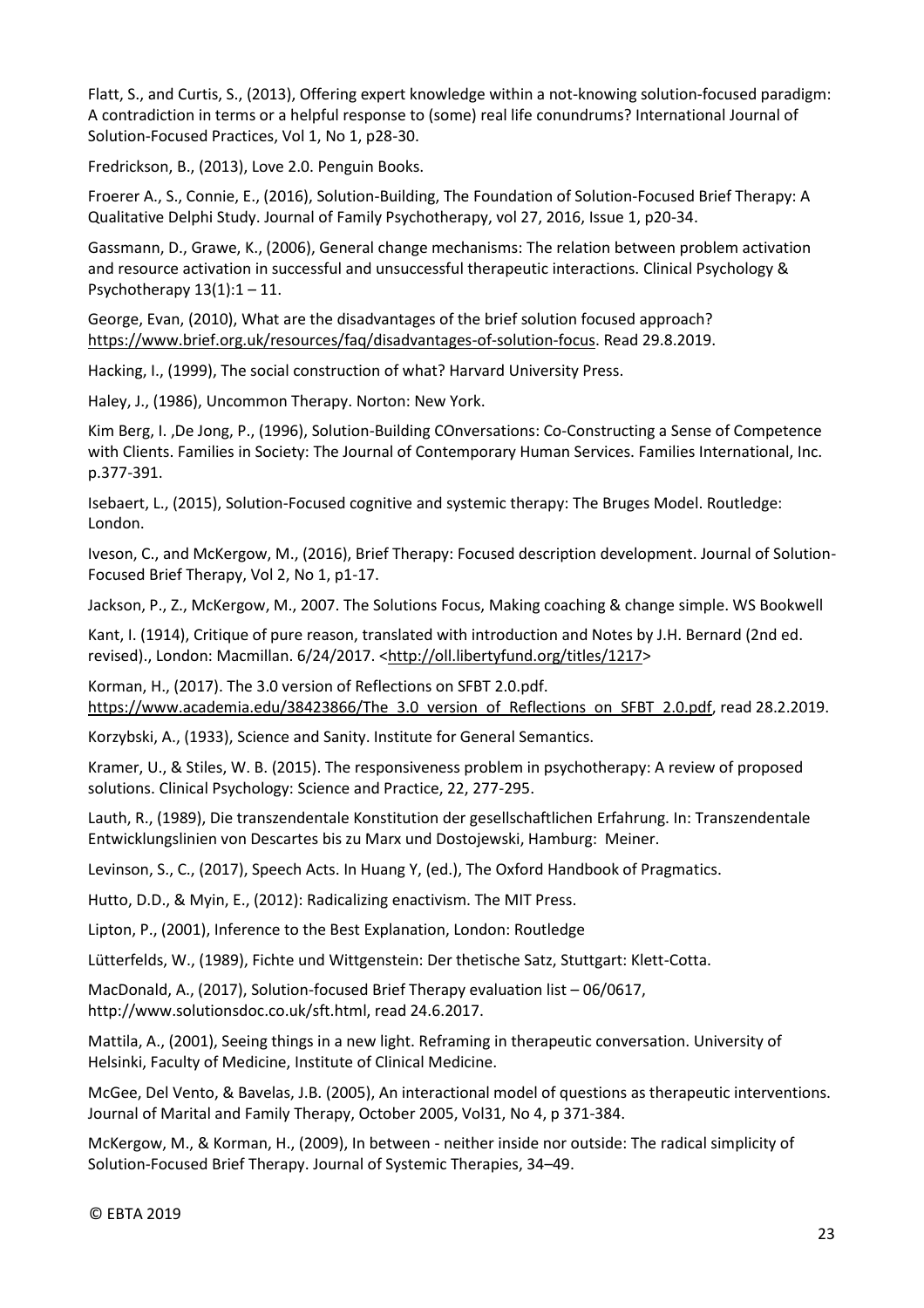McKergow, M., (2016), Solution-Focused practice: Engaging with the client as a first-person, rather than a third person. InterAction, Volume 8, number 1: p31-44.

McLeod, J., McLeod, J., Shoemark, Al., and Cooper, M. (2009), User constructed outcomes: Therapeutic practice and everyday life. Paper presented at the Psychotherapeutic Practice Research Conference, University of Jyväskylä, February 2009.

Miller, G., de Shazer, S., (1998), Have You Heard the Latest Rumor About …? Solution-Focused Therapy as a Rumor. Family Process 37, Fall 1998: 363-378

Miller, G., (2008), Loughborough Group (Discursive Psychology) and Ethnomethodology, Karlstad Group, 2nd Meeting, Vienna: March 25-26, 2008.

Miller, G., & McKergow, M., (2012), From Wittgenstein, Complexity, and Narrative Emergence: Discourse and Solution-Focused Brief Therapy (in A. Lock and T. Strong, eds Discursive Perspectives in Therapeutic Practice. (Oxford: Oxford University Press) pp 163-183.

Miller, G. (2014), Culture in Solution-Focused consultation: An intercultural approach. Journal of Solution-Focused Brief Therapy. Vol 1, No 2, pp 25-40.

Minuchin, S., (1974): Families and family therapy. Cambridge: Harvard University Press.

Morris, D., R., (2005). Causal inference in the social sciences: Variance theory, process theory, and system dynamics.

https://www.researchgate.net/publication/228864960 Causal inference in the social sciences Variance theory process theory and system dynamics.

Nylund, D., Corsiglia, V., (1994), Becoming Solution-Focused Forced in Brief Therapy: Remembering Something Important We Already Knew. Journal of Systemic Therapies: Vol. 13, No. 1, pp. 5-12.

Nunnally, E., de Shazer, S., Lipchik, E., Berg, I., (1986), A Study of change: Therapeutic theory in process, in Journeys: Expansion of the Strategic-Systemic Therapies, by Efron D., E., (ed.). Brunner/Mazel.

Selvini-Palazzoli, M., Boscol, L., Cecchin G., Prata, G., (1973): Paradox and Counterparadox. New York: Aronson.

Prada, A., S., Beyebach, M., (2008), "Nothing is better": Constructing improvements in solution-focused sessions. Presentation at the EBTA conference 2008.

Peräkylä, A., Antaki, C., Vehviläinen, S., Leudar, I., (2008), Conversation analysis and psychotherapy. Cambridge University Press.

Rappaport, J., Swift, C. F., Hess, R. (1984), Studies in empowerment: Steps toward understanding and action. New York: Haworth Press.

Seligman, M., (2011), Flourish, A new understanding of happiness and well-being and how to achieve them. Nicholas Brealy.

Shennan, G., (2016). Extended mind, extended person, extended therapy? InterAction vol.8 nr 1 2016, pp. 7-30(24).

Shennan, G., (2017). Comments on the draft for theory of solution-focused practice. September 2017.

Shick, R., (2017), Solution-Focused Brief Therapy from the client's perspective: A Descriptive phenomenological analysis. Athabasca University.

Solution Focused Therapy Treatment Manual for Working with Individuals, 2nd version, (2013), Research Committee of the Solution Focused Brief Therapy Association.

The Solution-Focused Collective, (2019). A Solution-Focused Manifesto for Social Change. [https://www.facebook.com/pg/solfocollective/posts/?ref=page\\_internal.](https://www.facebook.com/pg/solfocollective/posts/?ref=page_internal) Read 1.9.2019

Thomas, F., (2016), Complimenting in Solution-Focused Brief Therapy. Journal of Solution-Focused Brief Therapy, Vol 2, No1.

© EBTA 2019